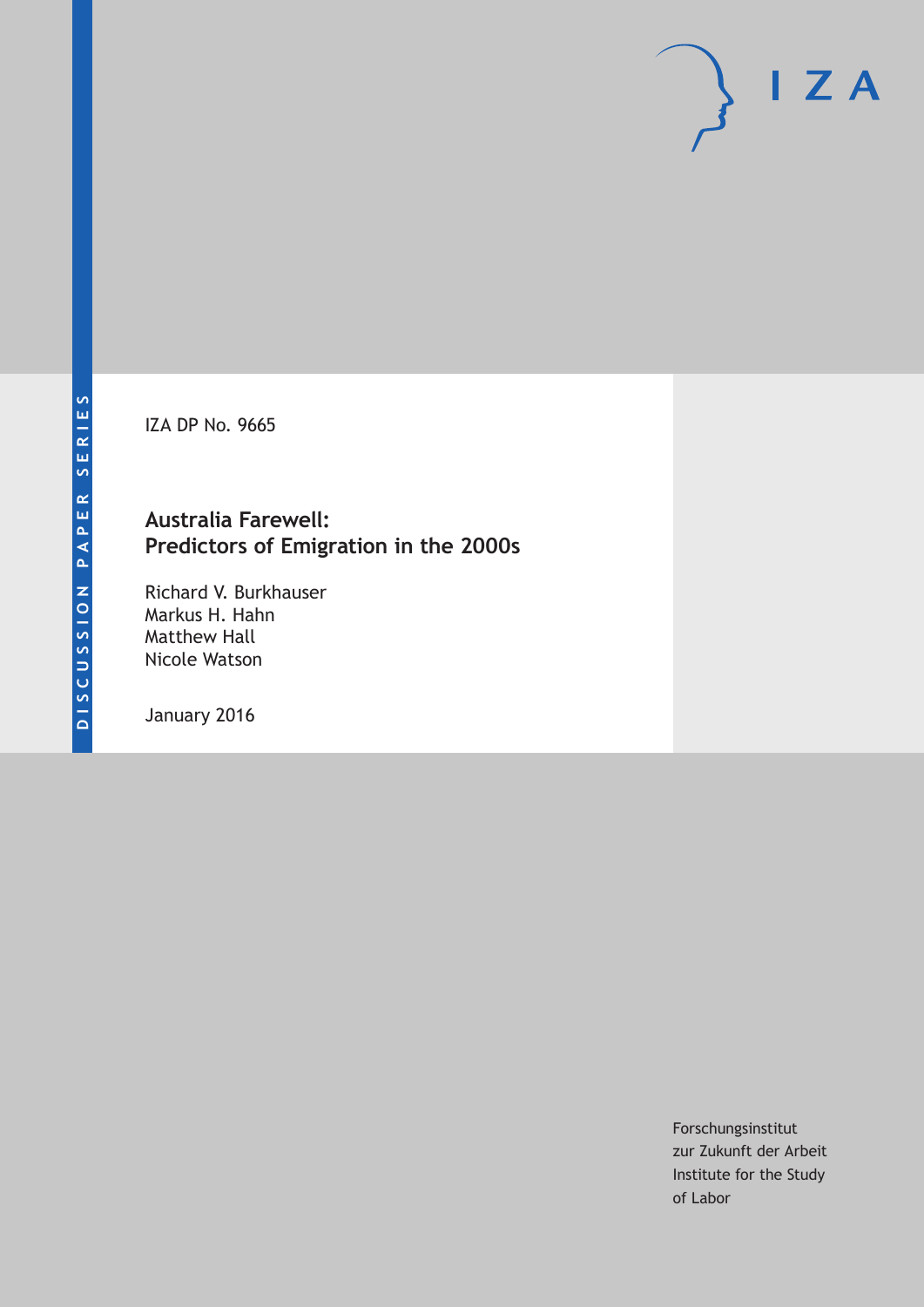# **Australia Farewell: Predictors of Emigration in the 2000s**

### **Richard V. Burkhauser**

*Cornell University, University of Melbourne and IZA* 

### **Markus H. Hahn**

*University of Melbourne* 

### **Matthew Hall**

*Cornell University*

### **Nicole Watson**

*University of Melbourne*

Discussion Paper No. 9665 January 2016

IZA

P.O. Box 7240 53072 Bonn **Germany** 

Phone: +49-228-3894-0 Fax: +49-228-3894-180 E-mail: iza@iza.org

Any opinions expressed here are those of the author(s) and not those of IZA. Research published in this series may include views on policy, but the institute itself takes no institutional policy positions. The IZA research network is committed to the IZA Guiding Principles of Research Integrity.

The Institute for the Study of Labor (IZA) in Bonn is a local and virtual international research center and a place of communication between science, politics and business. IZA is an independent nonprofit organization supported by Deutsche Post Foundation. The center is associated with the University of Bonn and offers a stimulating research environment through its international network, workshops and conferences, data service, project support, research visits and doctoral program. IZA engages in (i) original and internationally competitive research in all fields of labor economics, (ii) development of policy concepts, and (iii) dissemination of research results and concepts to the interested public.

IZA Discussion Papers often represent preliminary work and are circulated to encourage discussion. Citation of such a paper should account for its provisional character. A revised version may be available directly from the author.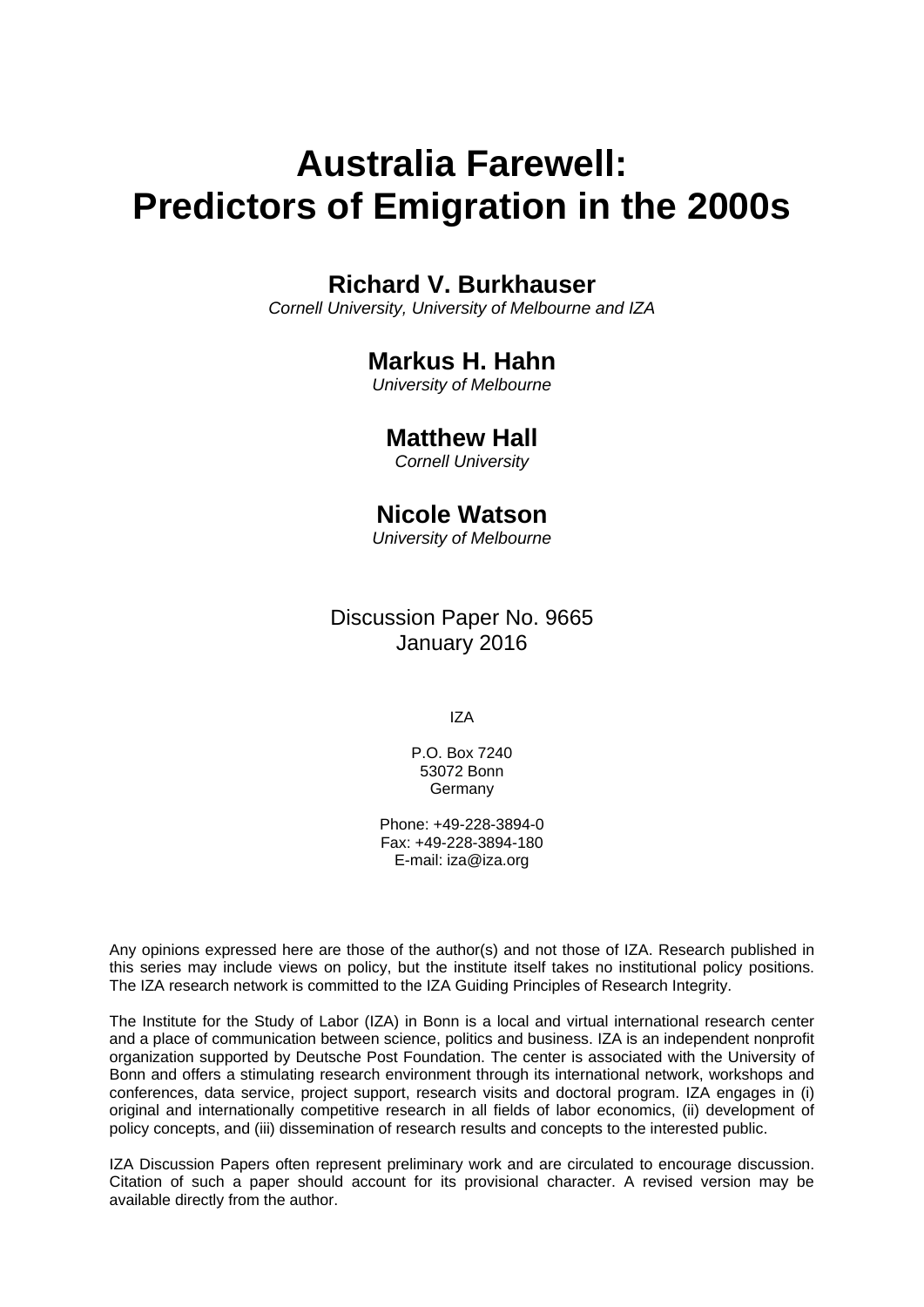IZA Discussion Paper No. 9665 January 2016

# **ABSTRACT**

## **Australia Farewell: Predictors of Emigration in the 2000s\***

The factors leading individuals to immigrate to developed nations are widely studied, but comparatively less is known about those who emigrate from them. In this paper, we use data from a nationally representative cohort of Australian adults to develop longitudinal measures of emigration and to assess how social ties and individual economic position predict emigration. Cox proportional hazards models indicate that the propensity to emigrate is particularly pronounced for those with relatively little social connectedness in Australia. Specifically, our results show that first-generation Australians, especially those with relatively short durations in the country, have substantially higher emigration rates than latergeneration Australians. Similarly, having a partner with deeper generational roots in Australia strongly reduces the likelihood to emigrate. At the same time, our analysis also shows that economic position matters, with the not employed having higher risks of emigration. Perhaps most interestingly, estimates from our models reveal that those with university degrees are much more likely to emigrate than individuals with lower levels of education; a finding that is true for both first- and later-generation Australians.

JEL Classification: J1, J6

Keywords: emigration, immigration, Australian demography, HILDA data, Cox proportional model

Corresponding author:

 $\overline{\phantom{a}}$ 

Richard V. Burkhauser Department of Policy Analysis and Management Cornell University 259 MVR Hall Ithaca, NY 14853-4401 USA E-mail: rvb1@cornell.edu

<sup>\*</sup> This paper uses unit record data from the Household, Income and Labour Dynamics in Australia (HILDA) Survey. The HILDA Project was initiated and is funded by the Australian Government Department of Social Services (DSS) and is managed by the Melbourne Institute of Applied Economic and Social Research (Melbourne Institute). The findings and views reported in this paper, however, are those of the authors and should not be attributed to either DSS or the Melbourne Institute.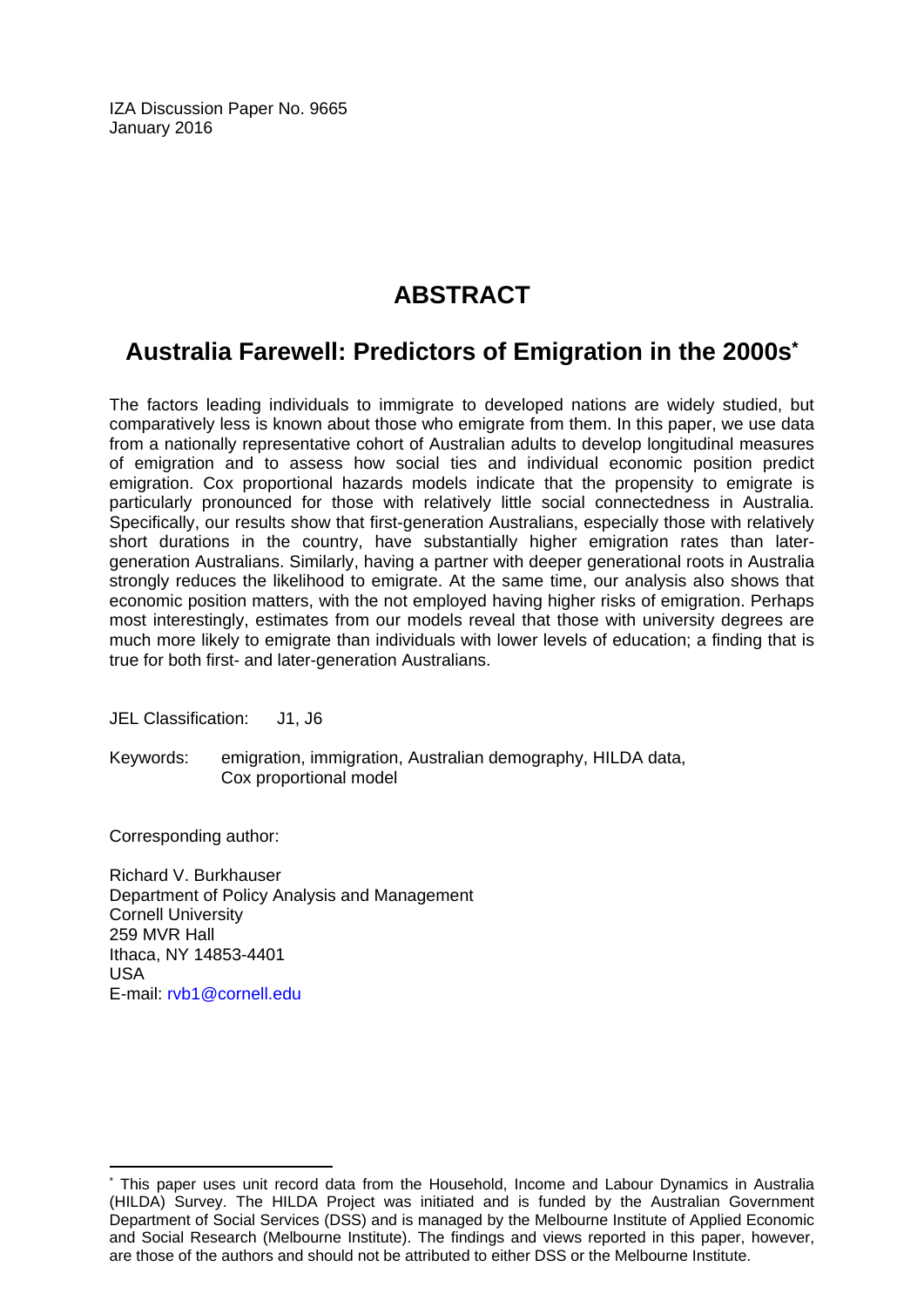The pace of global migration has steadily risen. As a result, about one in every 30 persons is now an international migrant. The demographic impacts of international migration are widespread, but perhaps nowhere more profoundly than in Australia, which houses nearly 5% of all the international migrants living in developed countries (United Nations 2013). Immigrants now compose more than a quarter of the Australian population, making the foreign-born share in Australia the fourth largest among OECD countries. Moreover, immigration has not only fueled population change in Australia but has transformed social, economic, and political institutions in major ways. Yet, the full consequences of immigration depend not only on the inflows and composition of newcomers but on the extent to which those migrants selectively stay in Australia; i.e., on the outflow of emigrants.

Owing to data limitations, the measurement of emigration has long posed a challenge to demographers. Whereas data on vital events—births and deaths—are readily available in most developed countries, and immigration to a country can be determined through cross-sectional surveys on residents' birth countries, emigration cannot as easily be ascertained. The conventional solution has been to determine emigration flows through the compilation of administrative data on immigration into all possible destinations (see Abel 2013). This approach not only is limited by the comparability of the collection of data sets, but largely prevents researchers from describing detailed information on the characteristics of individuals who emigrate. $1$ 

A basic understanding of the rate of emigration is fundamental to understanding the total social and economic impacts of immigration. These impacts, however, are shaped not just by the levels of emigration but also by its selectivity. Thus comprehending who is leaving Australia provides insights on not only why they are leaving but also what the selective impacts may be.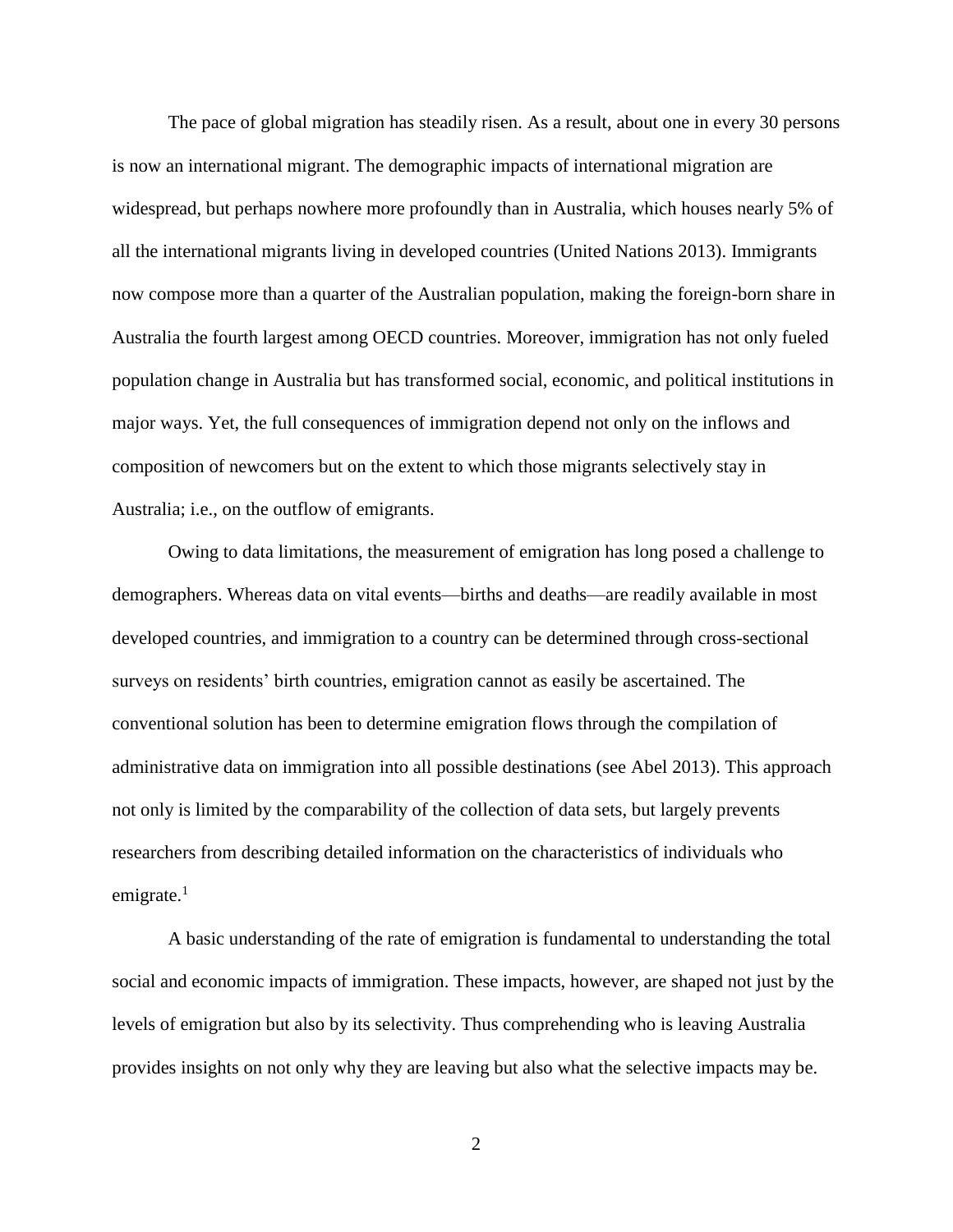With respect to the net effect of the growing number of migrants on the educational or occupational mix of the Australian work force, understanding the selective nature of emigration has implications for assessing the success of immigration policies in retaining skilled workers. More directly, it is of great importance to understand the roles that economic opportunities and family/co-ethnic networks play in shaping emigration decisions.

In this paper, we use data from the Household, Income, and Labour Dynamics in Australia (HILDA) Survey to assess rates of emigration and describe characteristics that are associated with the decision to emigrate. The nationally representative and longitudinal nature of the HILDA Survey, combined with a detailed accounting of nonresponse, allows us to provide representative profiles of Australian emigrants and to test theoretical arguments about their reasons for departure.

#### **Background**

Emigration is undoubtedly the least studied component of the demographic equation. The bureaucratic challenge of tracking exits across national borders combined with the difficulty in determining both the permanency and destination of their moves makes the estimation of emigration challenging. While the mechanisms behind emigration have been understudied, we do know that emigration processes carry major social and economic implications. Emigration, for example, has been shown to reduce unemployment (Funkhouser 1992) and consequently raise wages for non-migrants (Lucas 1987); but it is also often associated with reductions in human capital and losses of government investments in education (Beine, Docquier, and Rapoport 2001), and it has been linked to reduced consumption and rising consumer prices (see Asch 1994). Emigration also has the potential to destabilize families and disrupt the fabric of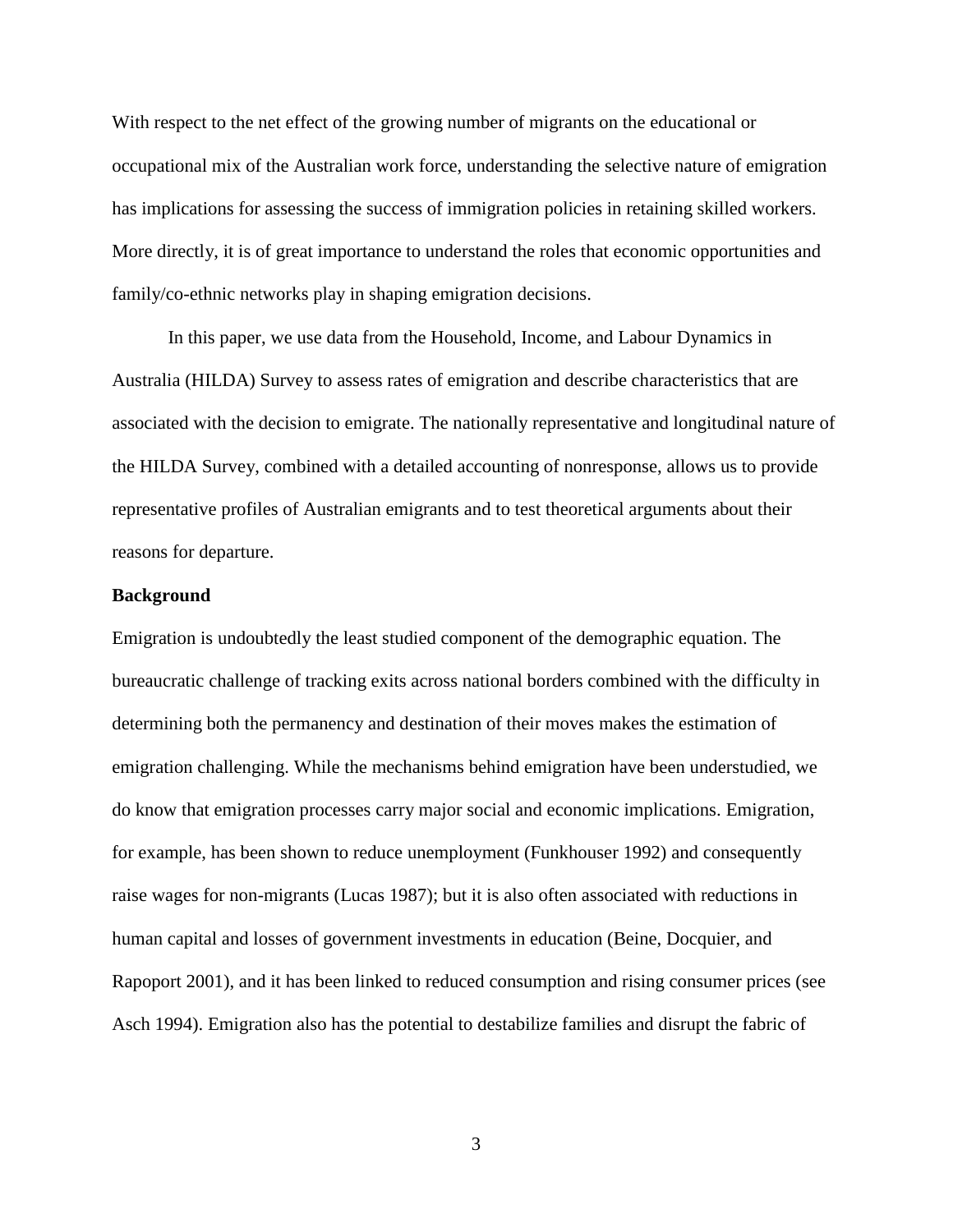community civic life, but also to improve the well-being of the families of migrants that are left behind (Funkhouser 2006).

Owing to its aquatic borders and a concerted effort to track migration events, Australia is one of only a few countries that attempt to monitor all international moves, both immigration and emigration. Historically, this has been based on analysis of required Passenger Cards that identify the direction (in- vs. out-migration) and intention (temporary vs. permanent) of each migration event. However, because of a high prevalence of "category jumping"—i.e., temporary migrants settling permanently, and vice versa—stated intentions paint an incomplete picture of the nature of emigration outcomes (see Lukomskyj and Richards 1986). Consequently, since 2006, migration intentions reported on Passenger Cards are no longer used to determine in- or out-flows in official statistics. Instead long-term migrants are identified as those who remained in (out of) the country for at least 12 of the 16 months following a move (see Productivity Commission 2010). Linking the Passenger Cards to information from passports makes it possible not only to enumerate the number of Australians who emigrate annually, but to characterize emigration along a few sociodemographic characteristics, including age, gender, place of birth, occupation, and destination country (see, for instance, Australian Bureau of Statistics 2012a; Birrell et al. 2004; Hugo 1994; Hugo, Rudd, and Harris 2001).

To demonstrate the utility of these data and to emphasize the role of emigration in contributing to Australian population change, we combine Passenger Card data and vital events from the Australian Bureau of Statistics (ABS) for the 2001-2006 period. Specifically, Table 1 shows yearly births and deaths (natural increase) and yearly immigration and emigration (net overseas migration) based on the one-year threshold (i.e. 12 months out of 12 months) the ABS used over this period for long-term arrivals and departures. The table shows that, for each year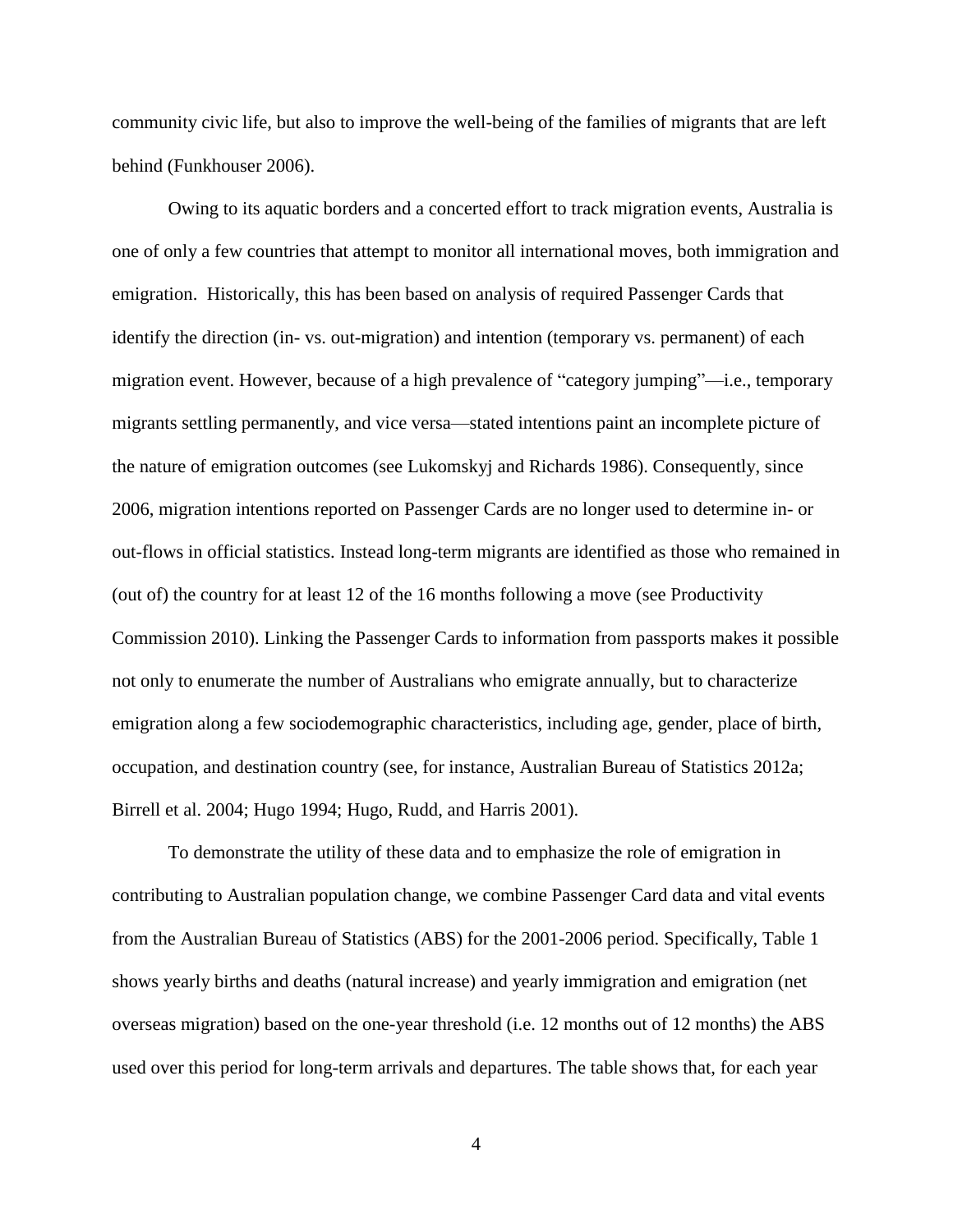between 2001 and 2006, overseas immigration is a more important source of total population growth than births, and emigration is a more important drag on population growth than deaths. Or stated in another way, emigration attenuates the role of immigration in substantial ways, offsetting around two of every three new immigrants each year. In the only year over this period that we are able to estimate the net overseas migration of prime working-age people (aged 25- 54), emigration is an even larger drag on immigration, offsetting nearly three of every four new immigrants.<sup>2</sup>

#### (TABLE 1 ABOUT HERE)

#### **Predicting Emigration**

Our analysis of ABS data reveals that emigration plays an important role in Australian population change. Yet, the impact of emigration is a function not just of the magnitude of the flow but of its composition. While the ABS Passenger Card data contain some basic information on the characteristics and traits of Australian emigrants, they lack critical information on the family structure and generational status necessary to assess the role of acculturation and family networks on the risk of exit. These data also do not include information on the educational attainment of emigrants one needs to evaluate how human capital shapes emigration.

Accordingly, prior work on selection in Australian emigration processes has been based on other data sets. Hugo et al. (2001), for example, use the Longitudinal Survey of Immigrants to Australia (LSIA 1) that follows immigrants who arrived in Australia in the early 1990s, as well as the Graduate Destination Surveys (GDS) of recent university graduates. Hugo, Rudd, and Harris (2003) use the 2002 Australian Emigration Survey, a postal and online survey capturing Australian expatriates in the United Kingdom, United States, and some Asian countries. While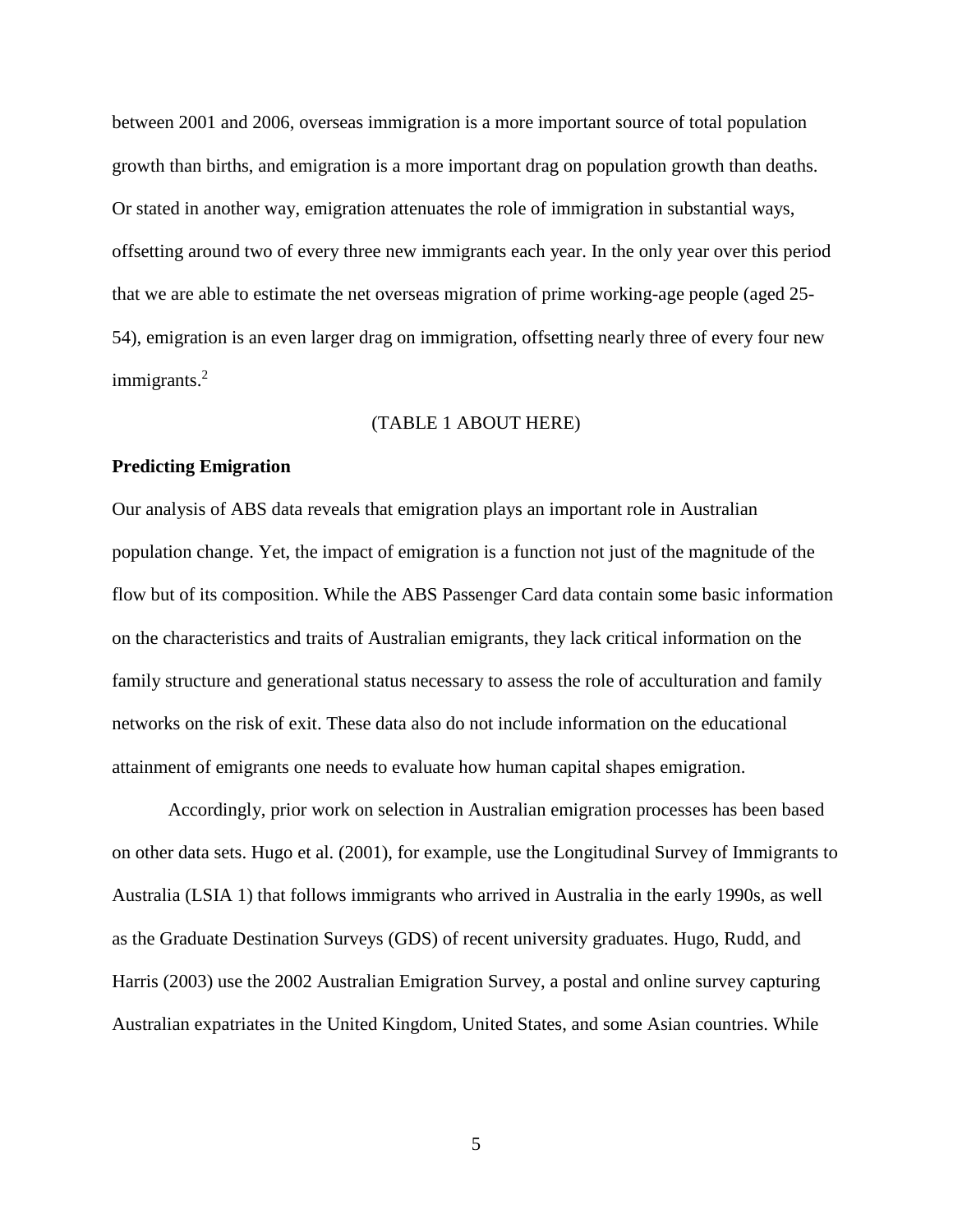these data sets are rich in socioeconomic characteristics, they are not representative of the full emigrant population.

Conceptually, we draw on theoretical models of migration from demography, economics, and sociology that emphasize the roles of human and social capital in structuring the likelihood of emigration. There is no singular theory of migration among social scientists (Massey et al. 1998), though economists have tended to emphasize the potential for financial returns to migration (Sjaastad 1962; Stark 1991) while sociologists have highlighted the roles of social networks and cultural/ethnic resources in the migration process (de Haas 2014; Massey 1990).

More specifically, economic theory predicts that the likelihood of emigration is higher for the unemployed and other workers with low wages. These same models generally argue that, in developed nations, persons with higher levels of education have broader labor market search strategies and resources that allow for greater mobility. However, whether this translates into greater overseas migration depends on the market for skilled labor in a person's home country relative to other countries (Borjas 1989; Borjas and Bronars 1991; Stark 1991). The migration of highly educated workers has been a major topic of academic research. What began as research focused on the international brain drain from developing to developed countries has increasingly focused on the return of emigrants to their home country—e.g., migration as development or "brain gain" (e.g., Bijwaard 2010; Borjas 1996; Constant and Zimmermann 2012; Docquier and Rapoport 2012; and Thomas 2008).

While human capital models emphasize the role of skills and the potential economic benefits produced by migration, theories of social capital argue that social connectedness factors importantly into migration decisions. More specifically, the family and social ties that individuals have in an origin country—e.g., through family roots, kin networks, ethnic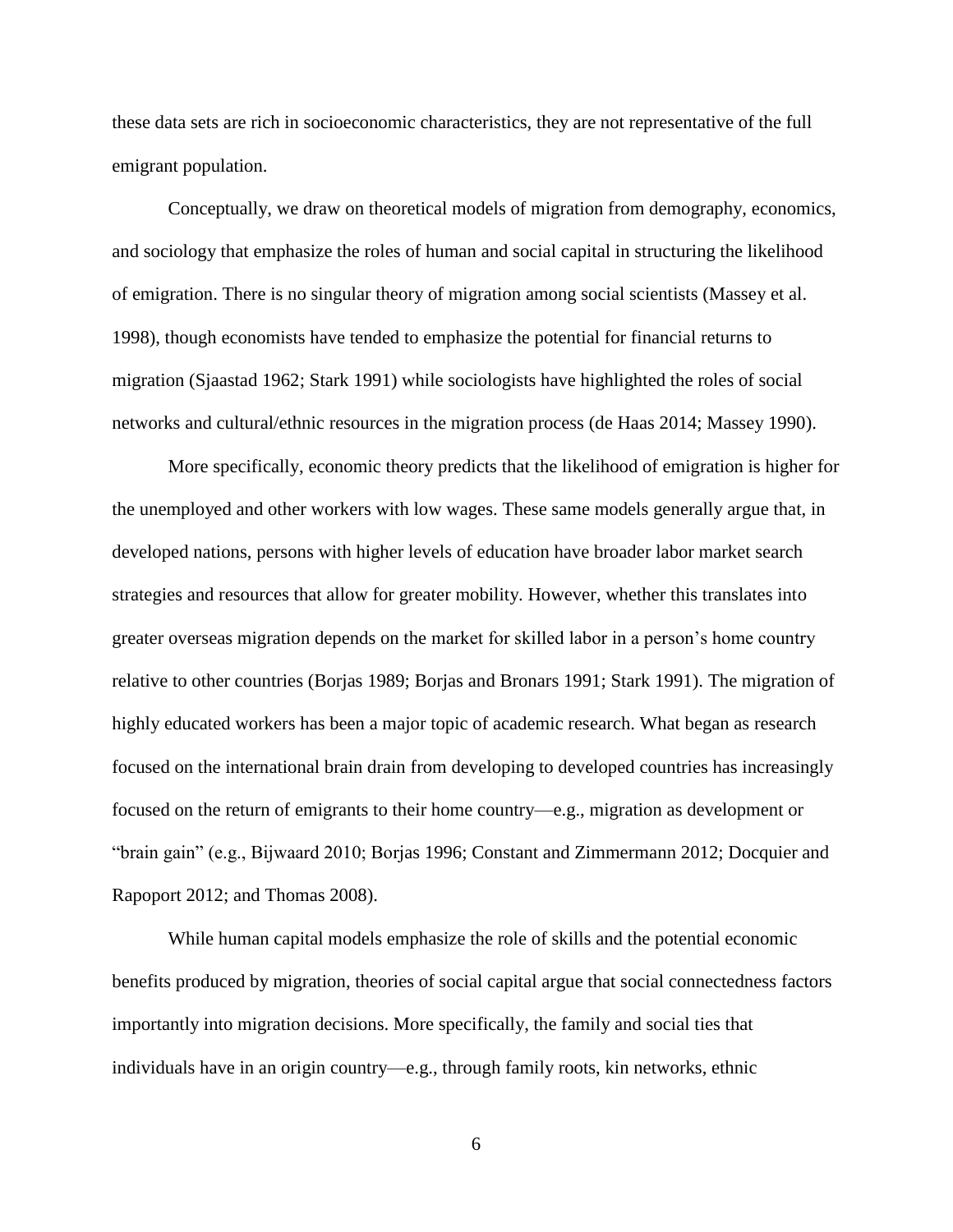communities, or just time in the country—likely weaken the desire to migrate by increasing the costs—both psychic and financial—of leaving.

Prior work in other developed nations has largely been consistent with these basic arguments for emigration. In a study of return migration among German guest workers using the German Socio-Economic Panel (SOEP), Constant and Massey (2002) find evidence that emigrants exhibit behavior consistent with an income-maximizing strategy but are not differentiated based on education, age, or gender. They find, however, that social attachments (e.g., presence of a spouse or children) and civic attachments (e.g., becoming a German citizen) were strongly associated with remaining in Germany, while the maintenance of transnational ties (e.g., via remittances) increased the likelihood of emigration.

Also using the SOEP data, Steiner and Velling (1992) found that guest workers' intentions to stay in Germany were strongly tied to measures of social attachment: having young children, speaking the host language, and owning a house increased intentions to stay, while remitting, unemployment, and having children in the origin country reduced intentions to remain in Germany. Similarly, Waldorf (1995) studied migration intentions of German guest workers using several cross-sectional surveys and found strong support for the role of job and residential satisfaction on return intentions and differences by age but little effect of gender or marital status. Reagan and Olsen (2000) used the U.S. National Longitudinal Study of Youth to study return migration of immigrants and found people with higher potential wages and those who had been in the U.S. longer were more likely to remain but those who undertook college degrees were more likely to leave.

Our goal in this analysis is to provide evidence on the characteristics associated with emigration from Australia. The timing of this issue is of particular salience given not just the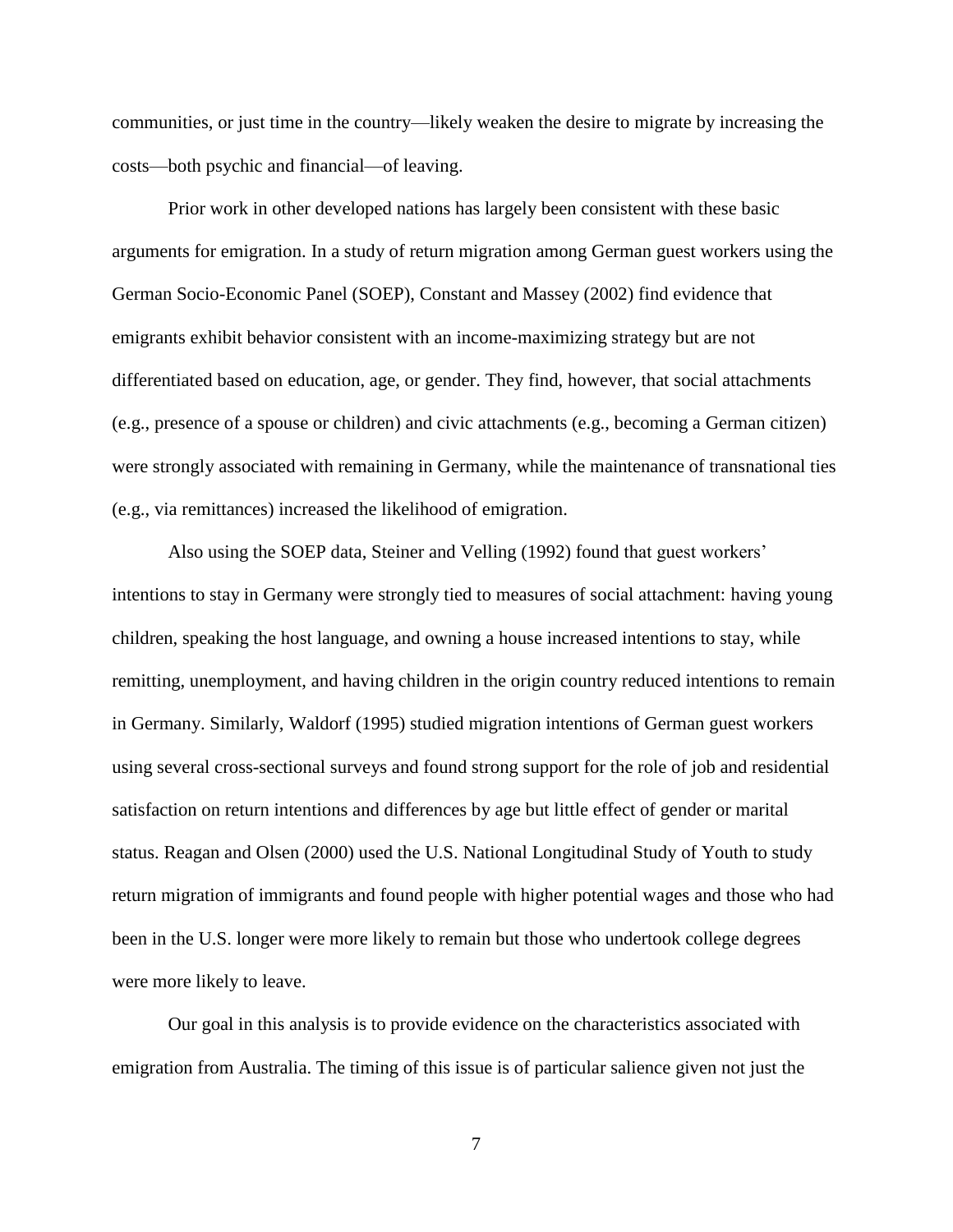spike in immigration that Australia has experienced over the last several decades, but because of sustained economic growth since the start of the  $21<sup>st</sup>$  century.<sup>3</sup> To do so, we use longitudinal data from the Household, Income and Labour Dynamics in Australia (HILDA) Survey that represents a random sample of the resident population of Australia. With these data, we are able to estimate yearly and cumulative risks of emigration for working-age Australians between 2001 and 2011, and assess how these risks are conditioned by theoretically- relevant characteristics of individuals. We are especially interested in differences in exit risk by generational ties to Australia and educational attainment, characteristics not available in the Australian Passenger Card data or passport information.

#### **Data and Methods**

We use data from the 2001-2013 waves of HILDA, a nationally representative household panel study that began in 2001 with 13,969 respondents in 7,682 households. The reference population is all people living in private dwellings, excluding those in very remote parts of Australia. Faceto-face interviews are conducted annually with all household members aged 15 years and older and detailed socio-economic information is collected from each respondent (see Watson and Wooden (2012) for more details about HILDA). We use all currently available waves of data (2001-2013).

#### *Measuring Emigration*

One of the key benefits of using HILDA is that the longitudinal nature of the survey allows us to identify the timing and duration of exits from Australia by leveraging annual information on respondents' interview status.<sup>4</sup> Specifically, HILDA uses a detailed follow-up procedure to determine whether a respondent has left the country based on international contact (via email or phone) with the respondent or (most often) notification by household members, friends, or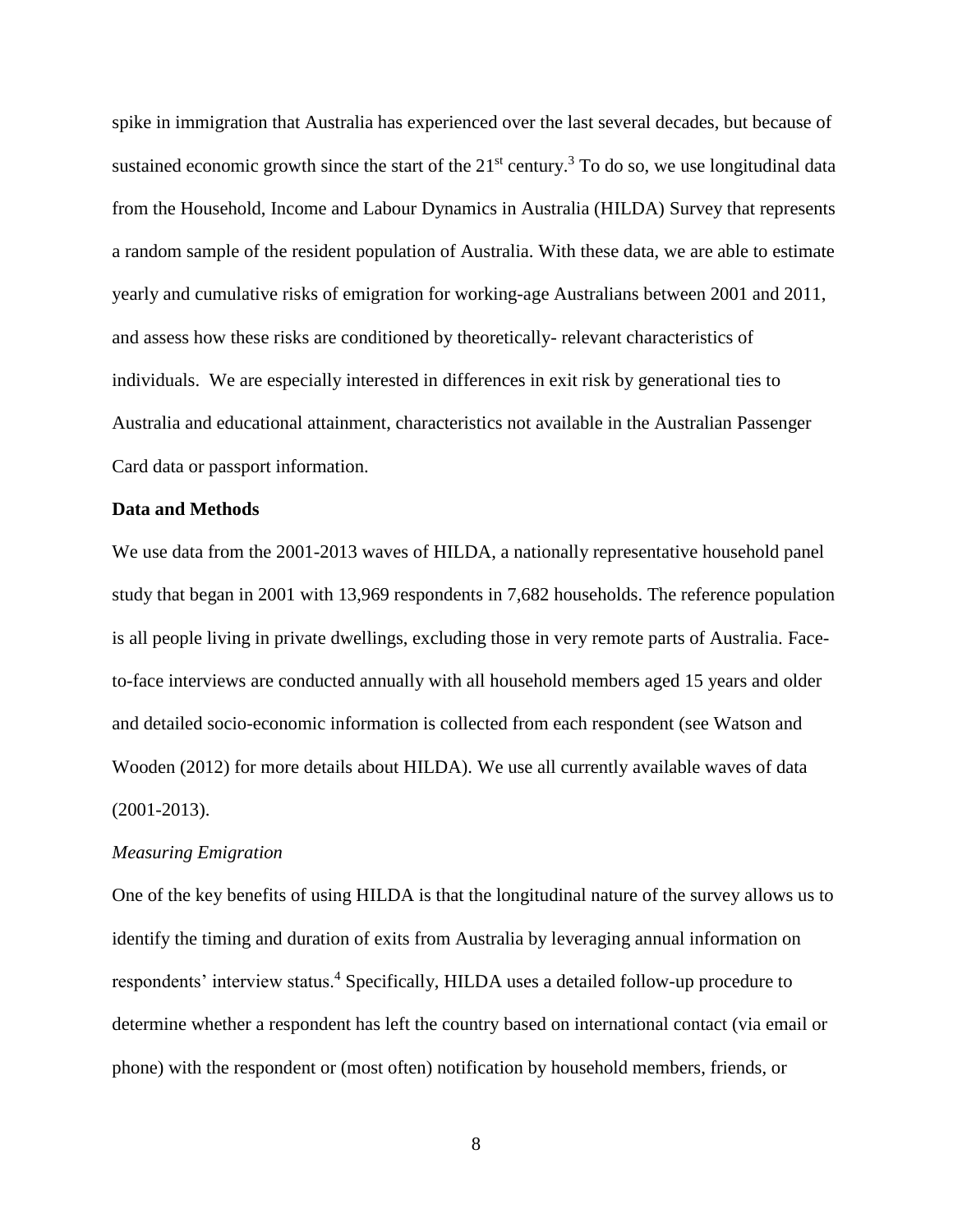former neighbors that they have emigrated. In such cases, a person who is not in the household because s/he is overseas is retrospectively classified as being an emigrant when they are (or expect to be) overseas for more than 12 months. In some cases, a sample member's location cannot be determined in a given year; we exclude these time points from our analysis except in rare situations.<sup>5</sup>

To model emigration, we use survival analysis to show how the yearly hazard rate of exit varies by individual characteristics. In each year from 2001 through 2011, a person in our sample will reside either in or out of Australia. But to consider the exit long term, we require the person to exit Australia and not return for at least two years. (Findings using alternative time thresholds are available in an unpublished appendix available from the authors.)

From 2001 to 2005 the ABS used a one-year threshold and later expanded it to 12 out of the next 16 months. The choice of threshold affects the total number of exits that are considered long term. The longer the duration of the threshold, the fewer the number of long-term emigrants captured in the data, but the less likely that they will return. This can be seen in Table 2 where we follow all those in the original HILDA sample who left Australia in Wave 2. In Row 1 we use a one-year threshold. In each succeeding row we extend our threshold by one year. The greatest loss in emigrants occurs when we move from a one- to a two-year threshold. But our reason for not using the one-year threshold mirrors that of the ABS—a substantial share of emigrants return.

The panel nature of our data allows us to look over a much longer time period than did the ABS and more systematically demonstrate this relationship. To better compare the percentage of returners across the different thresholds, we limit the window over which we observe a return to eight years in each row.<sup>6</sup> As can be seen  $31.2$  (21.0)% of long-term emigrants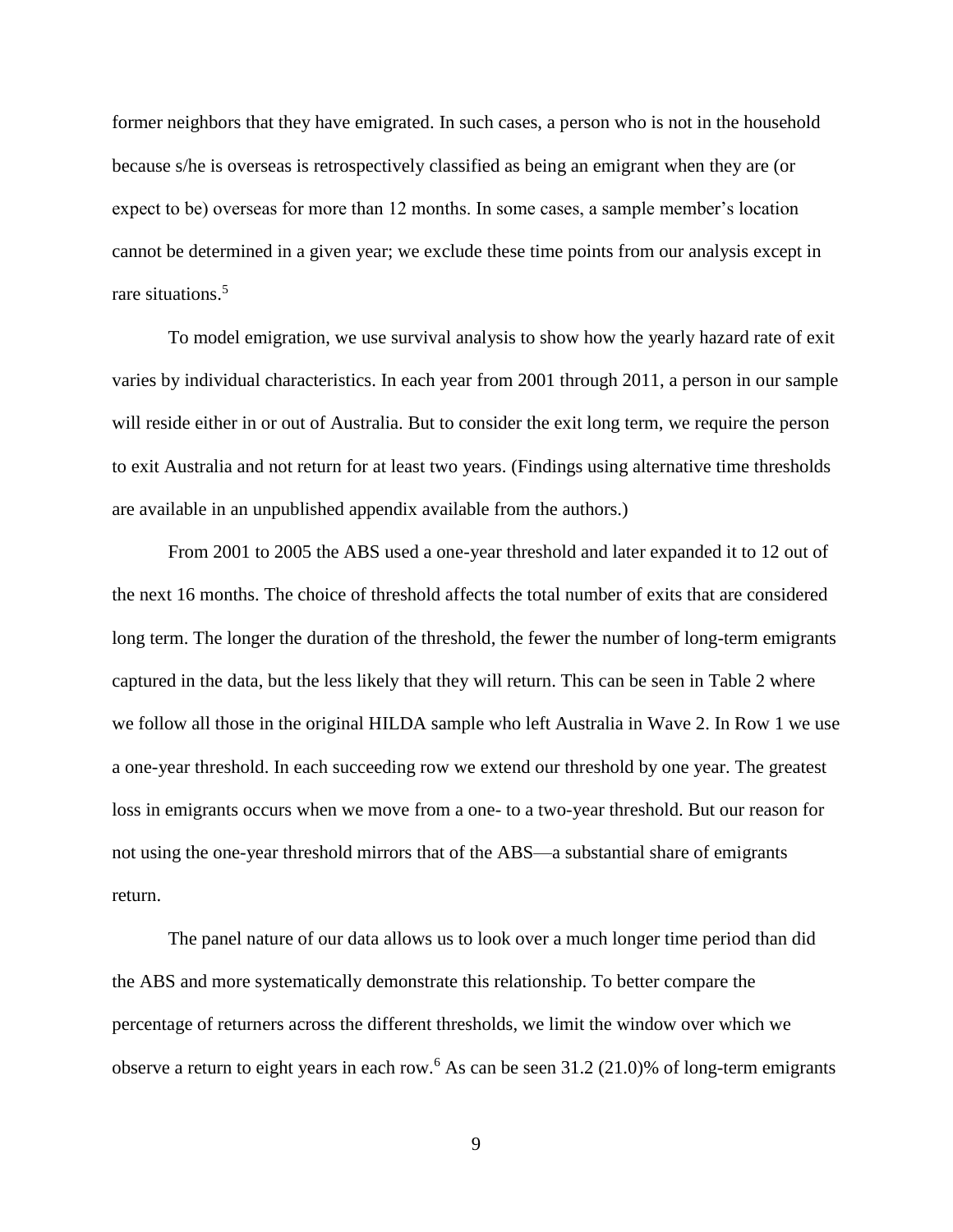return some time over our eight-year window for our entire sample (working-age sample). The share returning is much less when we expand our threshold to two years, 22.0% in the full sample but not much different in the working-age sample (19.6%). In the working-age sample, which is the main focus of our analysis, there is no change in the percentage of emigrants who return when we further expand the threshold. Therefore, in this paper, we exclusively use the two-year threshold to define and analyze long-term exits.<sup>7</sup>

#### (TABLE 2 HERE)

We first use Nelson-Aalen estimates to determine the cumulative hazard rates of emigrating by age group for our entire 2001 Australian population disaggregated by first, second, and third-plus (or "deeper-rooted") generation Australians to provide some context for the cohort of working-age Australians we follow in all subsequent tables. In the main part of our analysis, we focus on working-age adults (aged 25 to 54) because we are primarily interested in the broader impacts of emigration on labor supply and want to ensure that our analytic sample draws on individuals who have likely completed schooling and who are unlikely to be retired. Restricting our analysis to our working-age sample, we then use Kaplan-Meier estimates to determine the yearly hazard and cumulative survival rates of all those aged 25-54 and living in Australia in 2001 and then again disaggregating by first, second, and deeper rooted Australians. In our final set of estimates, we employ Cox proportional hazard models for our aged 25-54 sample and then disaggregate first generation Australians from all other Australians.<sup>8</sup> In determining the level of significance in our tables we control for clustering by households, since it is likely that decisions to exit by one household member (most often the partner) will importantly affect the decision to exit of other household members.

#### *Independent Variables*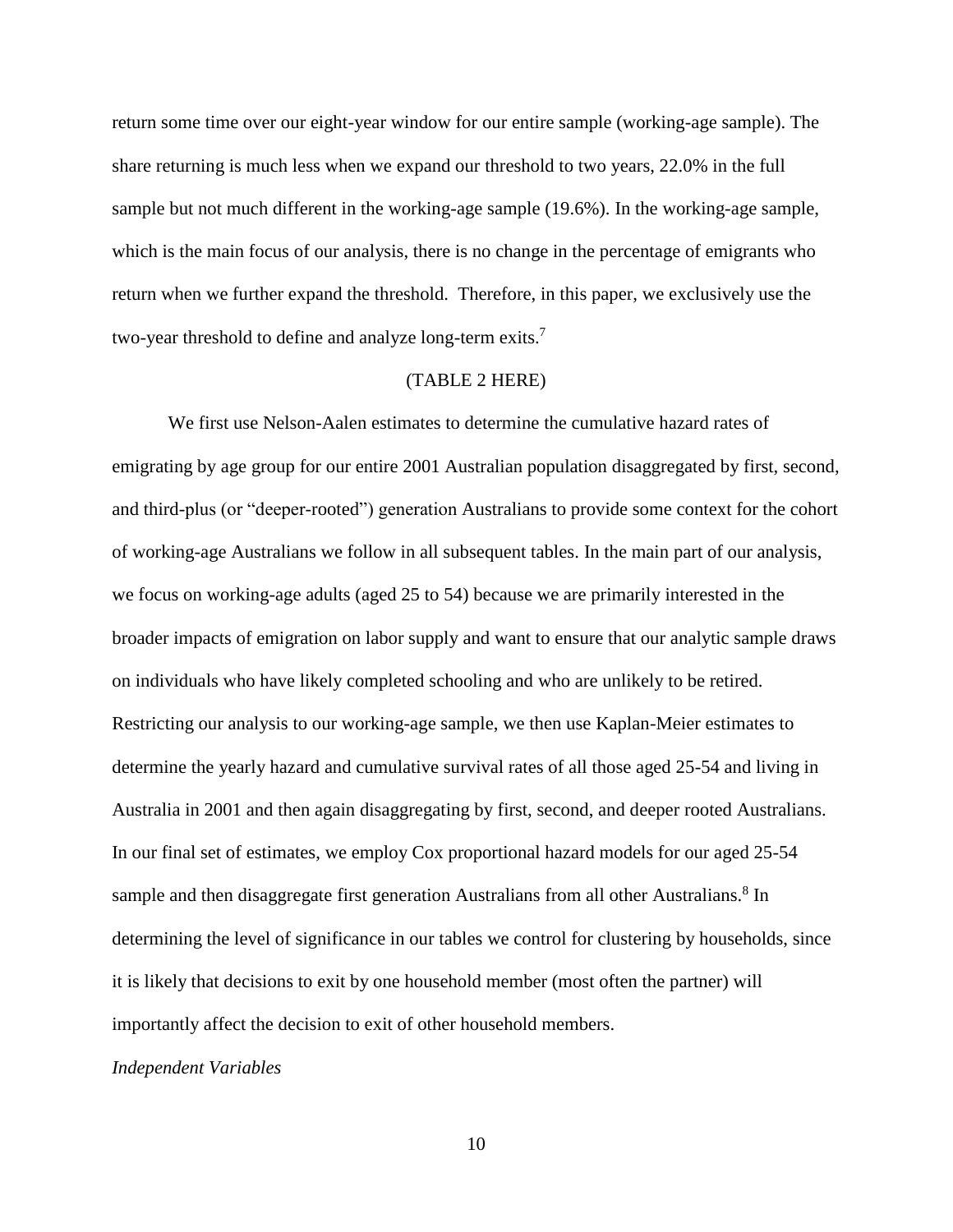To assess the argument that social connections impact the likelihood of migration—namely that deeper social ties reduce the risk of emigration—we incorporate measures of generational status that distinguish between the first-generation (those not born in Australia), second-generation (those born in Australia but whose mother or father was not born in Australia), and those with deeper generational roots (those whose mother and father were both born in Australia). We further disaggregate first generation Australians by the number of years they have lived in Australia, hypothesizing that the longer the duration of their stay, the greater their Australianspecific network social capital. While generation status is a fixed characteristic, duration in Australia (for the first generation) is allowed to vary over time. An additional reason to include this measure of time in Australia for immigrants is to capture temporary immigrants, both students and workers who entered the country on provisional visas. To minimize the number of temporary students in our working-age sample, we only include residents who were at least age 25 in 2001. But not all temporary students will in fact leave once their studies are completed. Importantly, as early as 1999, students entering the country on temporary visas who then graduated from an Australian educational institution were awarded additional points in determining their eligibility for permanent residence (see Productivity Commission 2010).

Temporary workers are more likely than students to be in our 2001 working-age sample. In 1996 Australia initiated a Temporary Business (Long Stay) subcategory visa that allowed holders to work in Australia for up to four years without renewal. (See Cobb-Clark [2003]; Khoo et al. [2007]; and Gregory [2014] for a fuller discussion of changes in visa policies in the 1990s and beyond and how they have affected the characteristics of new immigrants and the mix of temporary to permanent visa holders in Australia.) So the exit of these temporary workers is also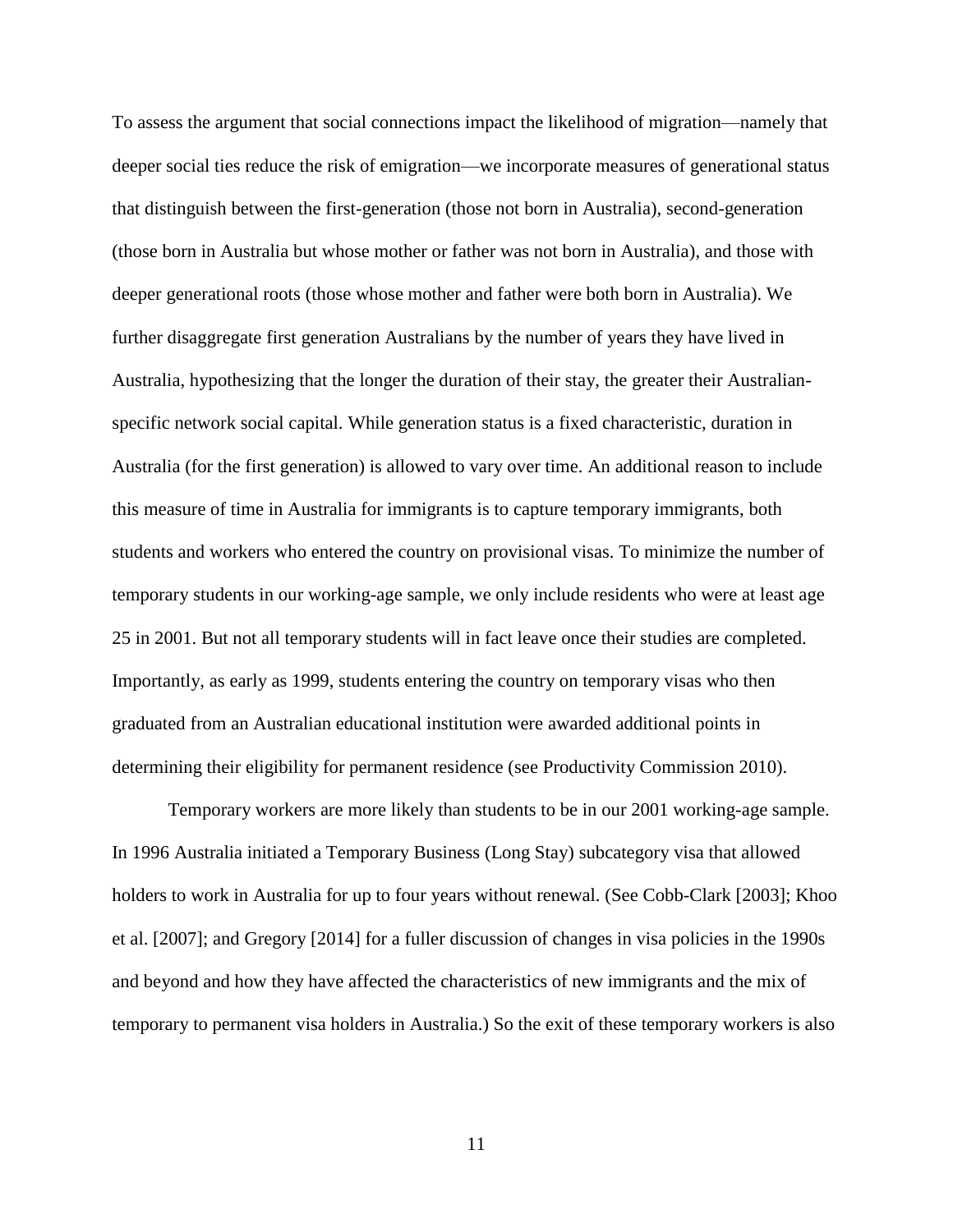likely to increase the risk of early exits during the 2000s.<sup>9</sup> We thus disaggregate first generation immigrants into those living in Australia: 0-4 years, 5-14 years, and 15 or more years.

We consider the argument that both family ties and social connectedness alter decisions to emigrate through a measure of partnership disaggregated by generation status of one's partner. Specifically, we use a (time-varying) five-component generational categorization: partnered with a first-generation immigrant living in Australia (0-4 years, 5-14 years, and 15 or more years); partnered with a second-generation Australian; and partnered with someone that has a deeper rooted family history in Australia. While we expect those with partners to be less likely to emigrate, we expect those with second generation or greater partners to be less likely to do so than those with first generation partners since such partners add even more social capital to the partnership in the form of their family's Australian-specific network.

Relevant socioeconomic characteristics for testing arguments about the role of human capital and economic conditions include: education attainment (grouped into those with less than a high school degree, those with a high school degree but no more, and those with a university degree); annual employment (time-varying); and time-varying annual real income (post tax and transfer income adjusted for household size and inflation). <sup>10</sup> We also incorporate relevant demographic characteristics, including age, gender, and the presence and age of children.

#### **Results**

We start our analysis by estimating overall emigration rates and—based on the HILDA population weights—the total number of people who emigrated from Australia during the 2000s. The results summarized in Table 3 show that of the 18.82 million residents living in Australia in 2001, 878,894 (4.67%) are estimated to have emigrated by  $2011$ .<sup>11</sup> Yet, the rates of emigration vary substantially by age and generation. The oldest (aged 55 and over) and youngest (aged 0-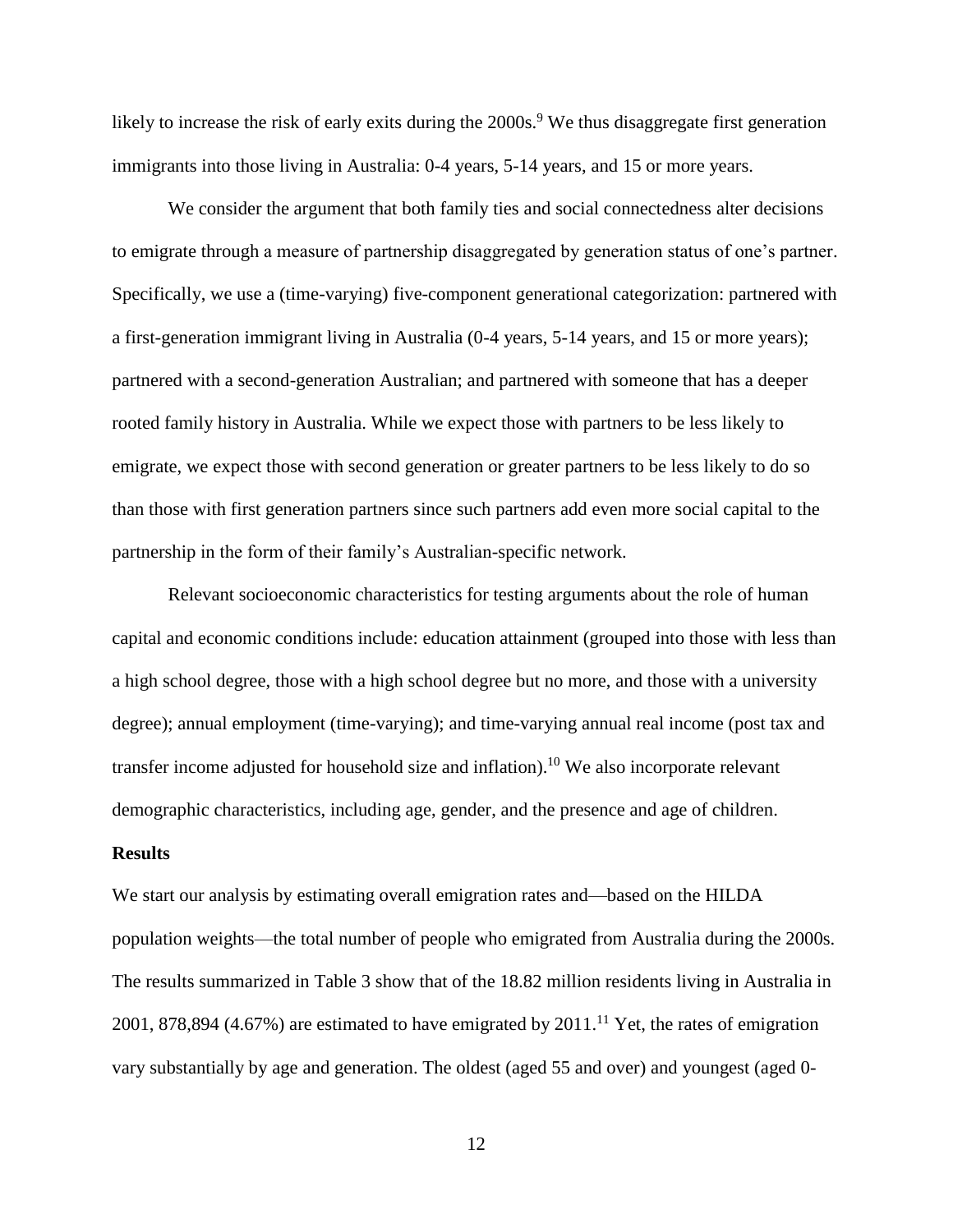14) age cohorts had the lowest exit rates (1.68 and 2.82% respectively) while those aged 15-24 had the highest rates (13.42%). Our prime working-age cohort, which made up 42.7% (8.04 million) of the total Australian population in 2001, had a cumulative exit rate of 4.39%.

#### TABLE 3 HERE

Shown in the subsequent columns of Table 3 are emigration rates (by age) for each of the major generational groups. In the next three columns we disaggregate our sample into first, second, and deeper rooted generation Australians. (Because the HILDA Survey does not interview those under age 15, we can only provide cumulative exit rates for our three older cohorts.) The age pattern of exit rates is broadly consistent across generations, with younger cohorts having higher cumulative exit rates and older cohorts having lower cumulative exit rates than the prime working-age cohort. Most importantly, the results indicate that the cumulative risk of emigration is especially pronounced for first-generation immigrants, with exit rates that are two to three times larger than comparably aged second- and deeper-generation Australians. The especially high exit rates for the first generation Australians (29.85%) in the aged 15-24 cohort may, in large part, be the result of students with temporary visas returning to their home countries. Similarly, the high exit rates of second and deeper rooted generation Australians aged 15-24 may include some students leaving to study abroad but who eventually return. Among the prime-working age cohort, for example, first-generation Australians have a high cumulative exit rate (9.12%) that is three times that of second generation Australians and nearly five times that of deeper rooted Australians.

In Figure 1 we graph the yearly risks of exit through 2011 for the cohort of Australians aged 25-54 in 2001. Specifically, we show the cumulative survival curve, which shows the running likelihood that an individual will remain in Australia by the end of a survey year,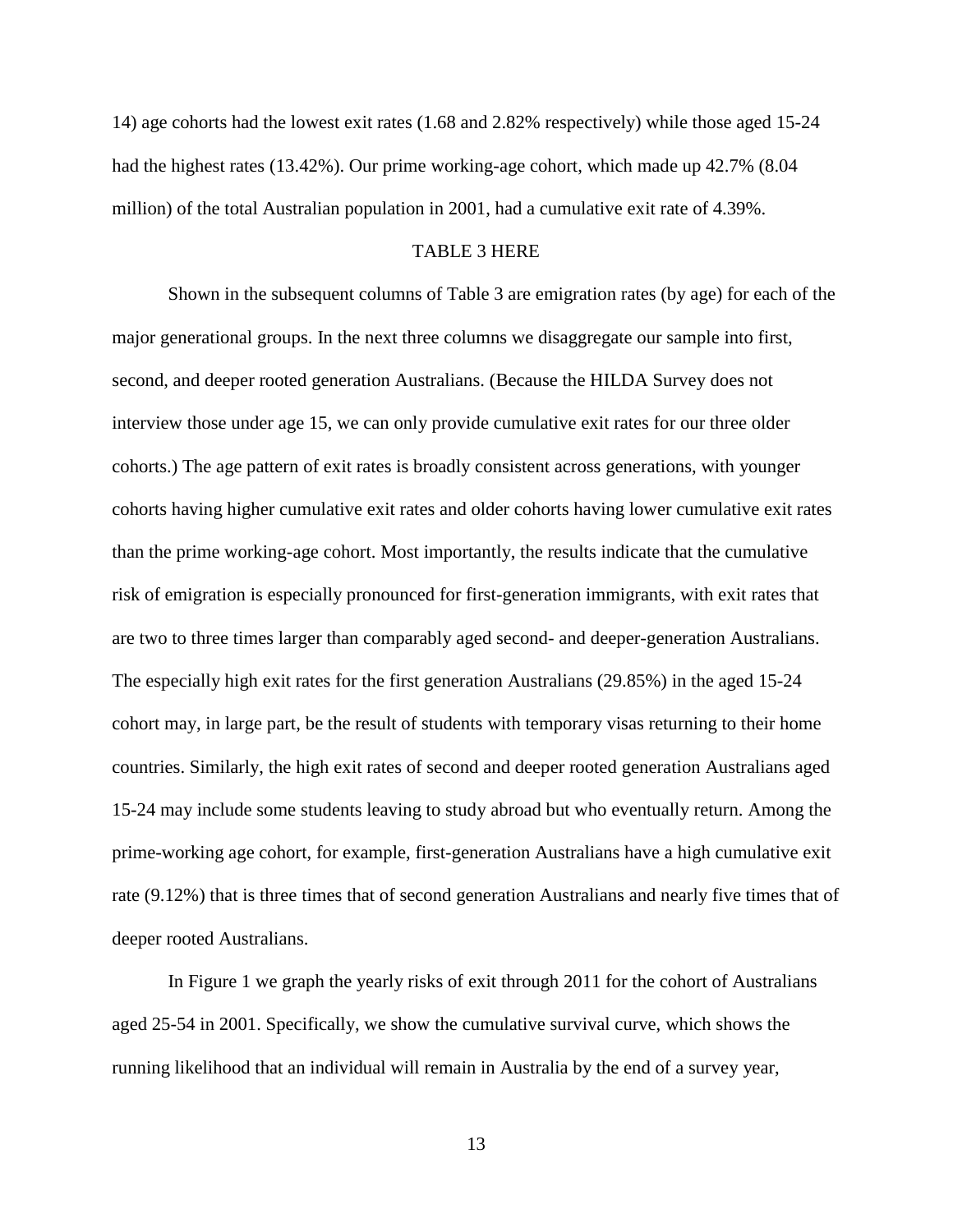separately for the pooled sample (grey line), and each of the broad generation groups. As seen in Figure 1, the largest drop in the overall survival rate—and thus the highest rate of emigration occurs in the first period, after which it declines steadily. When we disaggregate our sample into first (solid black line), second (dashed black line), and deeper rooted generation Australians (dotted black line), we see that survivorship is much lower—and thus, the risk of exit much higher—for first-generation Australians than for second or more deeply rooted generation Australians in all periods. This is especially so over the first four years, in part because some portion of this first generation of immigrants was likely admitted on temporary visas, but also potentially because they have fewer social and economic ties to Australia. It is also apparent that second generation Australians have somewhat lower survivorship rates (and, thus, higher exit rates) than the more deeply rooted  $(3<sup>rd</sup>)$  generation Australians, especially over the first five periods.

#### FIGURE 1 HERE

The descriptive patterns in the previous figure suggest that emigration is conditioned by age and generation status. To more formally test arguments that the risk of emigration is influenced by social and economic characteristics of individuals and households, we report results from a multivariate Cox proportional hazard model of risk of exiting Australia for the 2001 working-age population in Table 4. To consider the possibility that the correlates of emigration differ by generation status, we additionally show results from models separately for first-generation and higher-generation  $(2<sup>nd</sup>)$  Australians.

#### TABLE 4 HERE

Consistent with our descriptive results, Table 4 shows that the newest immigrants have particularly high risks of exit. Relative to the deeper-rooted Australians, those who arrived in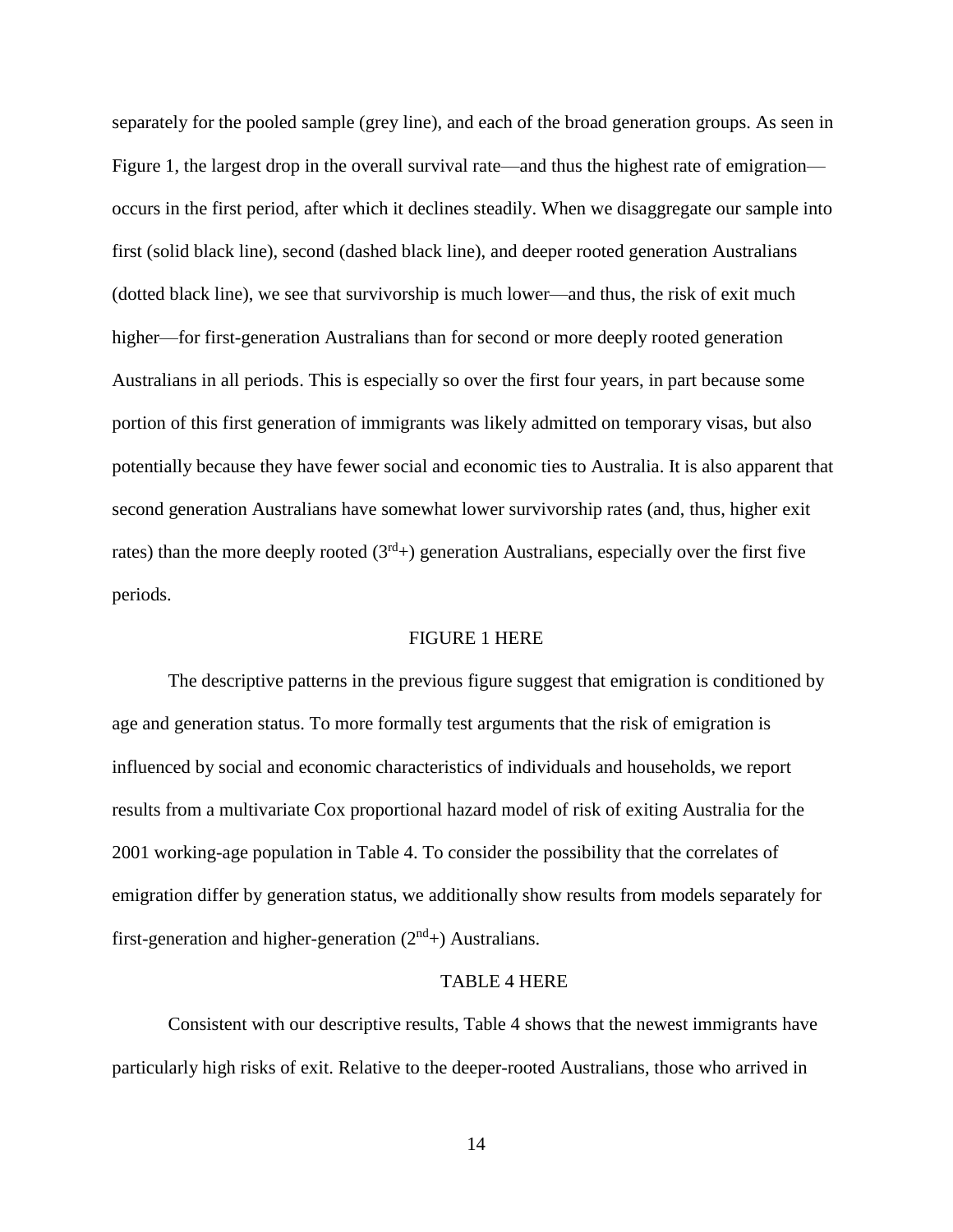Australia less than five years ago are 9.78 times more likely to exit, those who have lived in Australia for 5-14 years are 3.73 times more likely, and those who have been in Australia for at least 15 years are 2.23 times more likely to emigrate. (All of these differences are statistically significant at the 1% level.) Again, while our focus on 25 to 54 year olds likely excludes most student migrants, at least part of the reason for the high emigration rates of the newest arrivals reflects the possibility that they hold temporary visas. In contrast to the foreign-born, second generation Australians are 20% more likely to exit than third generation Australians, but the difference is not significant. Hence even when we control for socioeconomic and demographic factors expected to predict emigration for differences in the risk of an exit, we find that first generation Australians have a significantly higher risk of an exit over their working life relative to more deeply rooted Australians.<sup>12</sup>

The model estimates also indicate that the risk of a partnered person exiting Australia each year relative to a single person also depends on the family history of his or her partner. Those partnered to second generation and more deeply rooted Australians are significantly less likely—by 69% and 66%, respectively—to exit Australia than a single person. In contrast, those partnered to recently arrived first generation Australians are not significantly different in their exit rates than are single persons. Thus, the lower tendency of partnered persons to emigrate is limited (statistically) to those whose partners are born in Australia  $(2<sup>nd</sup>$  or higher generations).

In terms of educational skills, the results in Table 4 indicate that more highly educated persons have especially pronounced rates of emigration. Specifically, the estimates suggest that those with a university degree are 3.24 times as likely to emigrate as those with less than a high school degree (significant at the 1 % level), while those with no more than a high school degree are 73 % more likely to emigrate than those without a high school degree (significant at the 5 %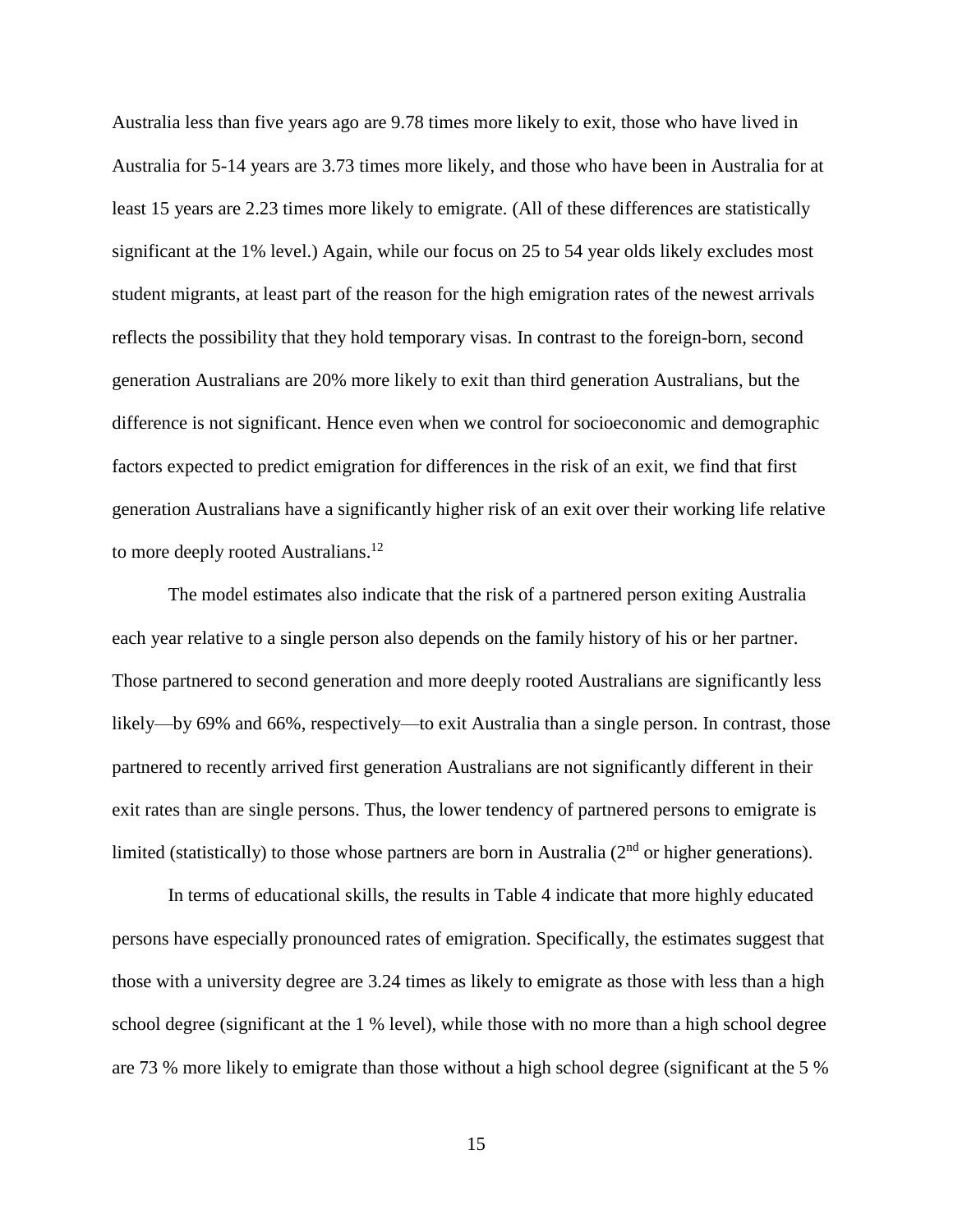level).<sup>13</sup> In Australia, even during a decade of sustained economic growth, both absolutely and compared to the OECD average, it was those with greater levels of human capital that left Australia.

The socioeconomic and demographic predictors tend to operate in expected directions. Holding constant other characteristics in the model, those who are not employed have rates of emigration that are 1.93 times higher than those of employed persons, household incomes are positively tied to emigration, and age, gender, and the presence of young children are all significant predictors of emigration.

Our results based on our sample of prime-age adults confirm that first generation immigrants, especially those who had more recently come to Australia, had a significantly higher risk of an exit than either second generation or deeper rooted generations. This relationship between weak social ties to Australia and a heightened risk of an exit also extends to the issues of partnership. Specifically, our estimates suggest partnership inhibits emigration, but only to the extent to which the partner has relatively established roots in Australia (i.e., was born in Australia or is a long-term immigrant).

To investigate whether these last two relationships are consistent within generations, we now compare their associations for first-generation (Column 2) and second and higher generation Australians (Column 3). We combine these last two generational groups in our Column 3 model since we found no significant difference between them in their risk of an exit in our full prime working-age sample. The results in Column 2 for first-generation immigrants confirm the importance of time since arrival, with the most recent among this generation of immigrants to Australia having especially high rates of exit. Specifically, our estimates suggest that firstgeneration immigrants who have lived in Australia for fewer than 5 years are 5.95 times more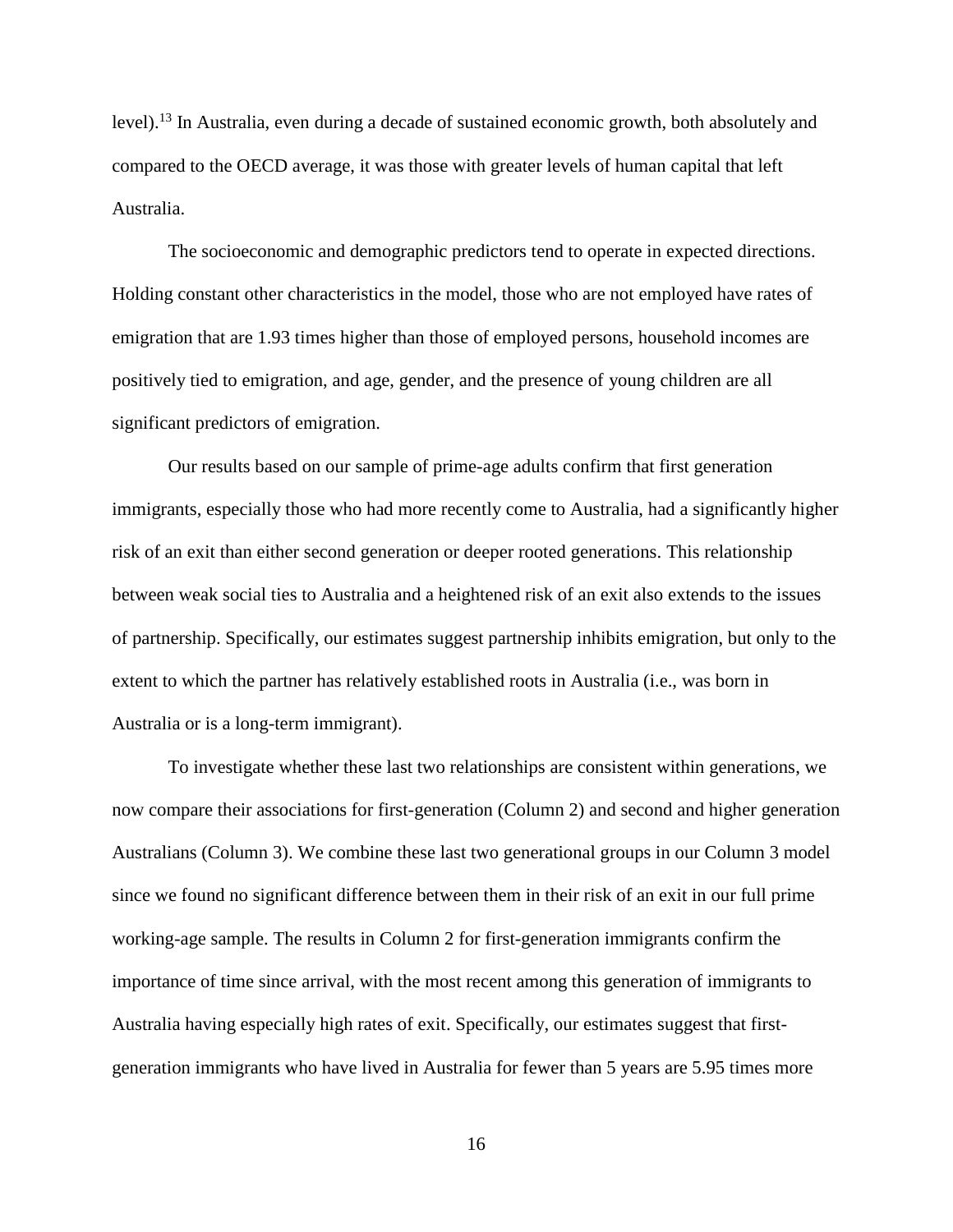likely, and those having lived in Australia for between 5 and 14 years 1.98 times more likely to exit than first-generation immigrants with longer stays.

In terms of partnership and human capital, our results indicate that these characteristics do not predict emigration in significantly different ways for first and older generation Australians. The estimates in Columns 2 and 3 reveal that having a partner with deeper Australian roots is associated with a reduced risk of emigration, regardless of generation status. Similarly, highly educated persons exhibit substantially higher emigration rates than those without a high school degree, for both first-generation and higher-generation Australians.

The remaining characteristics in the model also tend to operate similarly across the generation groups. Individuals who are out of work exhibit higher risks of emigration for both first and higher-order generations (albeit not significantly so for the higher-generation group). Similarly, income is positively associated with emigration for both groups, although not significantly so for first generation immigrants. Emigration rates decline with age, and—for firstgeneration immigrants—are lower among women than men.

#### **Discussion and Conclusions**

Measuring emigration has long been a challenge for demographers and other social scientists; yet we know that the social impacts of emigration on a country are profound. Not only does emigration affect population change, but the composition of emigration flows has major implications for social institutions and local economies. To the extent that emigration is part of a system of immigrant return migration, its magnitude and makeup also speak to broader debates about the effectiveness of national immigration policies. These issues are of particular relevance in Australia where one-in-four persons are foreign-born, and concerns about the responsiveness of immigration policies have grown. Our purpose in this paper has been to describe these flows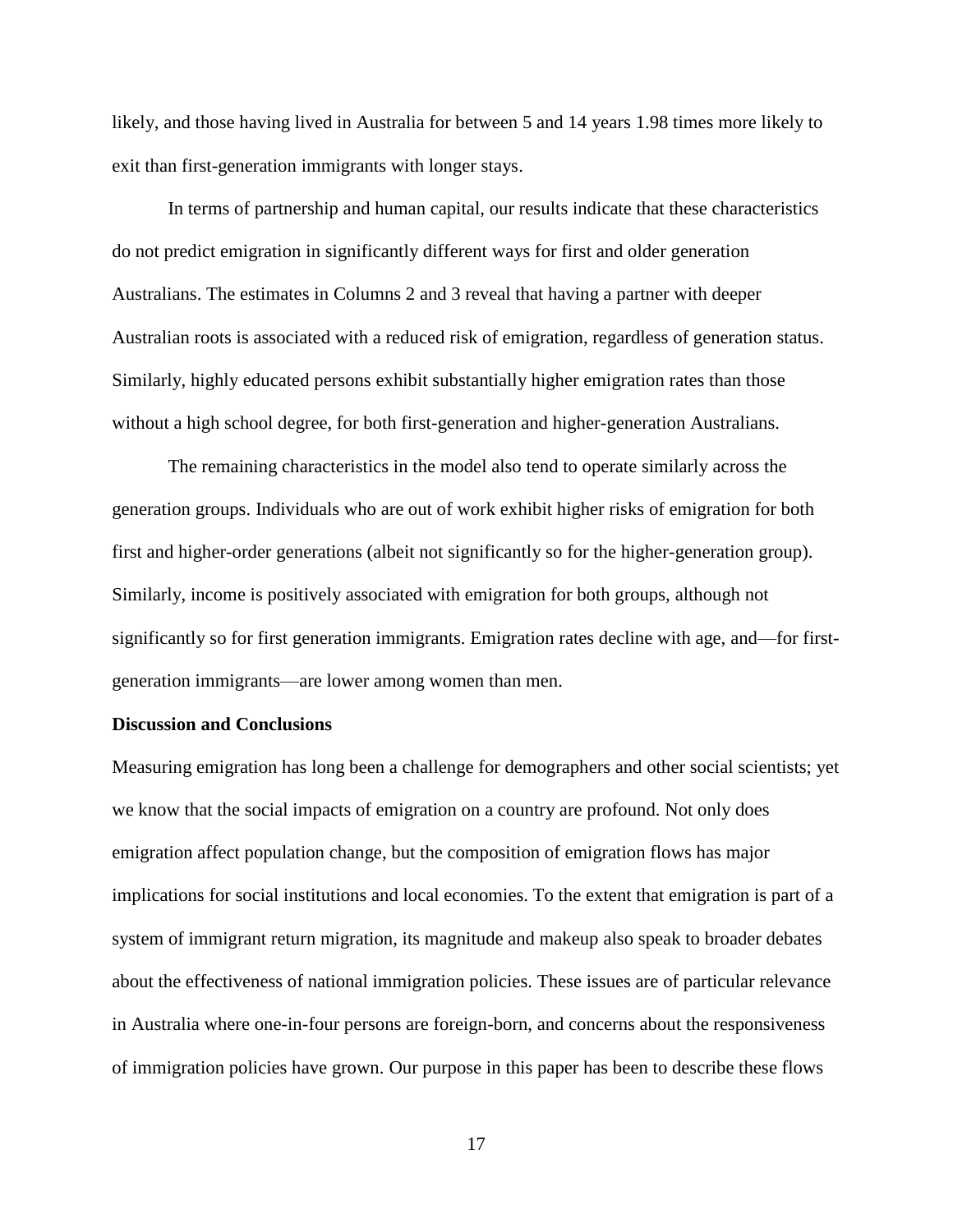of people out of Australia over the first decade of the  $21<sup>st</sup>$  century. In addition to estimating overall rates of emigration, we focus on the individual social and economic characteristics most strongly related to the risk of emigration.

Using panel data from the HILDA Survey, we employ a Cox proportional hazards model to estimate the risk of leaving the country for a nationally representative sample of Australians. Results from these models indicate that individuals with weaker ties to Australia are, as expected, much more likely to emigrate than those with deeper connections. Specifically, our findings indicate that first-generation immigrants have particularly high rates of exit. Though first-generation migrants represented less than 30% of prime-age Australians in 2001, they made up nearly two-thirds (63.2%) of those who left Australia by 2011. The high rates of emigration were particular pronounced for the newest immigrants—those in the country for less than five years. While we attempted to exclude student migrants by restricting the age of our sample, certainly part of the explanation for the very high exit rate among the newest Australians is that some were admitted under temporary visas and either did not intend to stay longer or were unable to do so. Yet we also found significantly higher exit rates for first generation groups who, over the decade we followed them, stayed well past the point permitted with a temporary visa.

Consistent with arguments about the role of social connectedness in shaping migration decisions, we find strong evidence that the generational roots of one's partners are related to emigration. In particular, our estimates indicate that being partnered to a second or third generation Australian substantially lowers the risk of emigration, among both first and higherorder generation Australians. Along these same lines, we also find that having young children reduces the risk of exiting the country.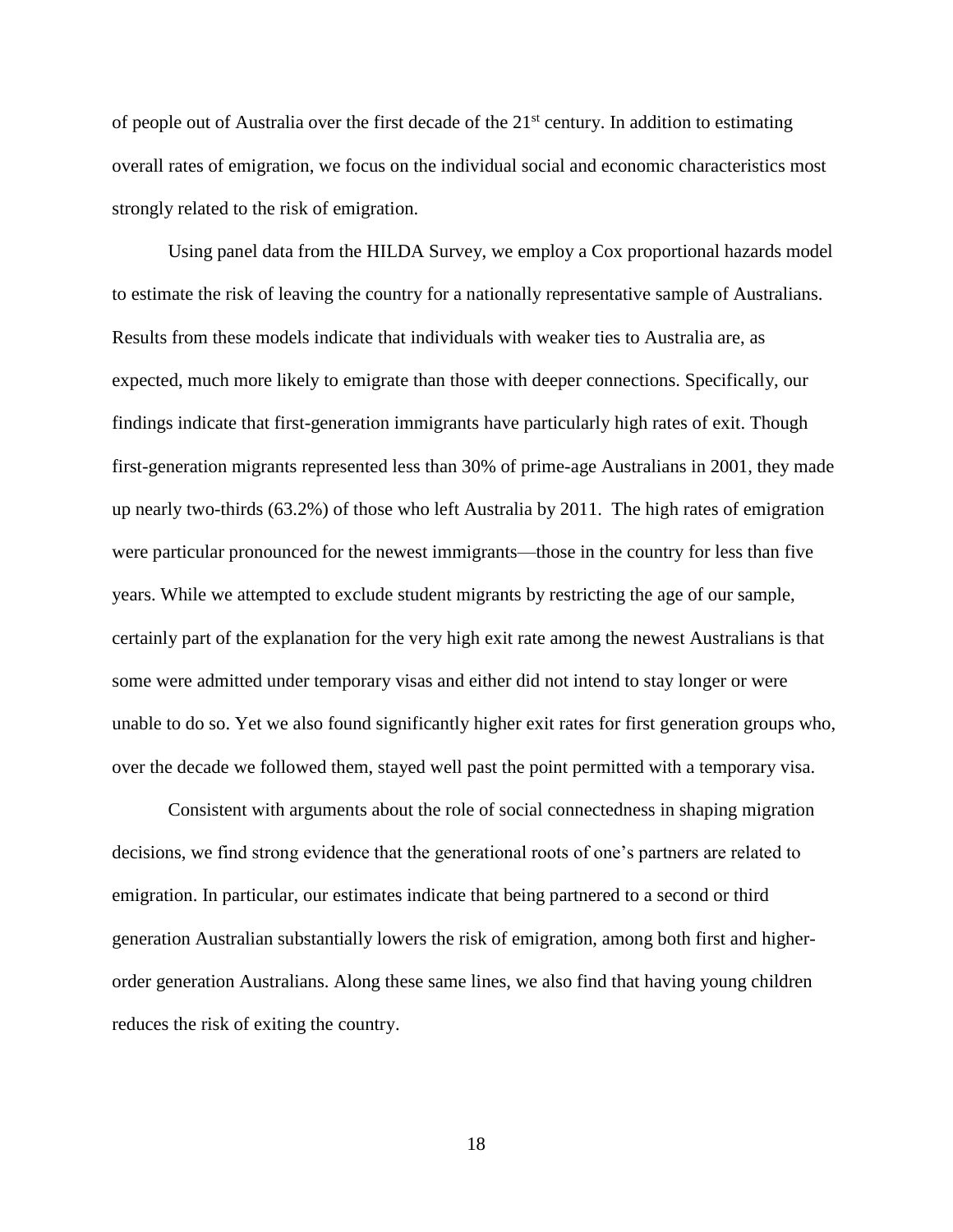While weaker social linkages to Australia were highly predictive of emigration, we also find strong support for arguments that economic considerations play an important role in the migration process. Among the stronger correlates of emigration is employment: persons without a job are twice as likely to emigrate as those who are currently employed. At the same time, our results also imply that better-educated persons and those with higher incomes have substantially higher risks of emigration. Based on our rate estimates of emigration, we approximate that of the 2.02 million with a university degree in 2001, 8.20% permanently left Australia over the next decade. This is far higher than the 3.65% risk for the 3.58 million Australians with a high school but less than a university degree and the 1.66% risk for the 2.71 million Australians with less than a high school degree.

Without detailed information (lacking in HILDA data) on where these individuals are migrating to, we are unable to determine the underlying mechanisms that lead to the emigration of skilled persons, but future work would profit from considering this issue more closely. Regardless, the high rates of skilled emigration may be viewed as concerning to the extent that these individuals are unable to find work in Australia commensurate with their education. Australia already suffers from a notable "skills gap" in terms of labor shortages in skilled sectors (Department of Employment 2015), so the loss of educated workers may further aggravate labor demands. It is noteworthy that this finding is not limited to first-generation immigrants. Indeed, with controls for other socioeconomic and demographic characteristics, our results indicate that the risk of emigration is at least as strong among university-educated Australian natives  $(2<sup>nd</sup>+$ generations) as it is among immigrants. Thus, this loss of human capital is potentially a significant drag on future economic growth and partly offsets the major policy efforts in Australia to increase the stock of high-skill workers.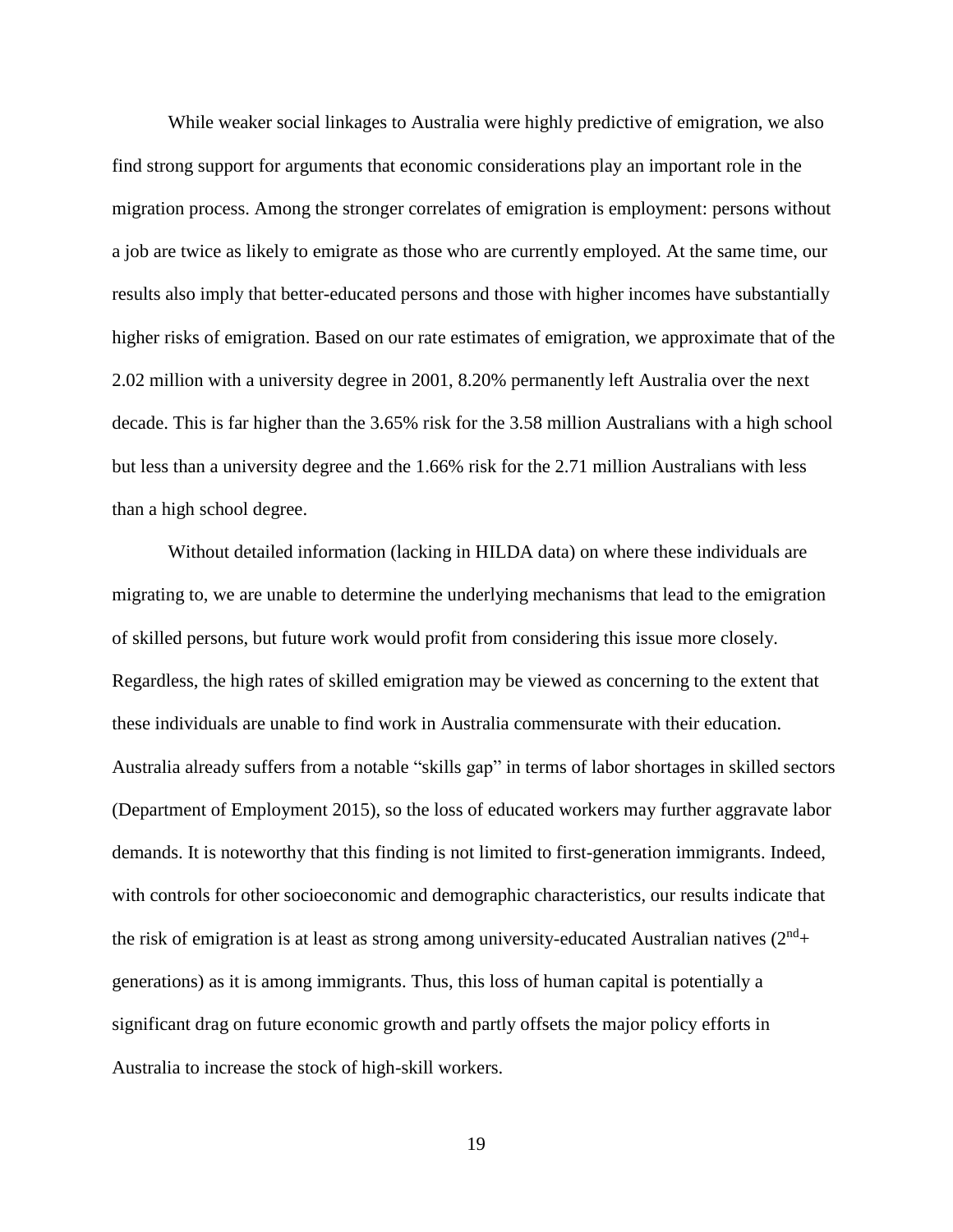International migration has been accelerating for the last several decades and concerns about the impact of migrants on national economies, political systems, and cultural life pervade policy discussions. Australia, like many other developed countries, has long been characterized as a nation of immigrants. The intense focus in major immigrant-receiving countries, like Australia, on how to incorporate foreigners and protect natives from any adverse impacts too often overlooks the counterflow of residents outside of the national borders. As we have shown in this paper, emigration – even in 'immigrant nations' – is a substantial component of population change and is selective of individuals with weaker generational and familial ties. But we also found, as noted above, that it is the most highly educated who have the strongest proclivities to out-migrate. The broader implications of these outflows are conditioned by their largely unknown impacts. On the one hand, the loss of skilled workers may contribute to labor shortages in a way that promotes policies focused on the retention of skilled labor (e.g., providing settlement assistance and relaxing requirements for transitioning from temporary and permanent residence for skilled migrants). On the other hand, emigration is likely to offer some benefits, not only in the form of welfare gains to individual migrants, but in the form of a greater global linkages and skills that may be brought home.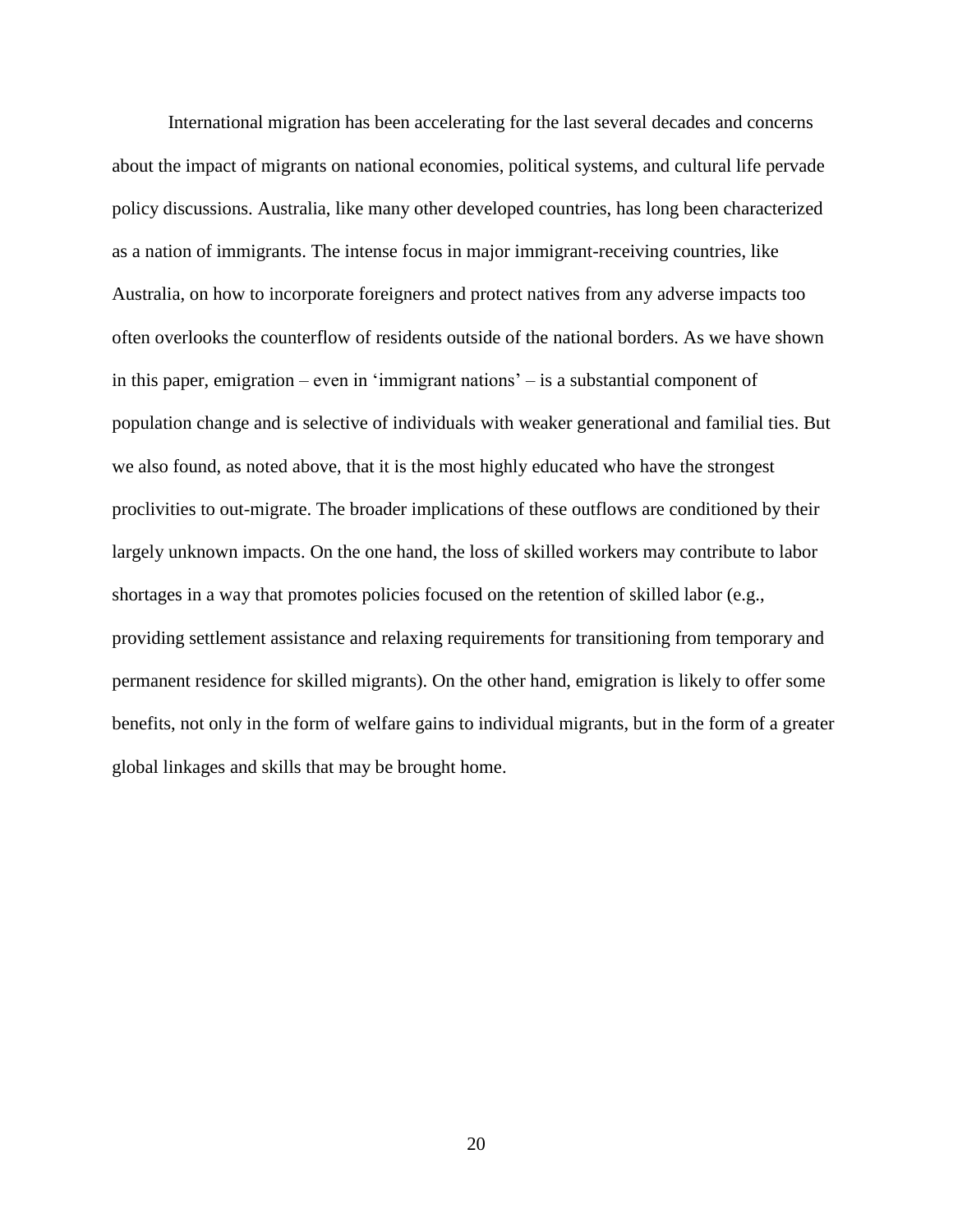#### **Endnotes**

<sup>1</sup> Docquier and Rapoport (2012) review a primarily economics-based literature focusing on "brain drain" issues that has estimated emigration stocks and rates of emigration indirectly at the country level for over 195 countries in 1990 and 2000. For instance, a source country emigration stock is estimated by summing the stock of foreign-born residents of OECD countries using receiving countries' census data in those years to estimate the source country's emigration stock in that year by skill level, education, and gender. The source country's rate of brain drain is then calculated using this value as the numerator and this value plus the source country's census data for those years as the denominator. Parallel sociology-based literatures exist using this technique to focus on emigration from a country or group of countries to a specific country. See Thomas (2011) for a good example. He captures emigration of Africans to the United States using United States immigration information.

 $2 \text{ In an appendix available from the authors we extend this table to the years } 2006-2011.$ However, since 2006 the ABS has used a "12 out the next 16 months threshold" so these later year values are not consistent with those in Table 1. But they do show that emigration continues to be an important drag on immigration.

 $3$  Over the first decade of the 21st century, Australia's average economic growth was 3.1 %, substantially higher than the OECD average of 1.7%. Furthermore, unlike most other OECD countries, while Australia's yearly economic growth slowed over the Global Finance Crisis, it always remained positive (OECD 2014).

<sup>4</sup> As Docquier, Lowell, and Marfouk (2009:302) note, Australia is one of the few countries whose official statistics provide a realistic picture of emigration. Unlike the ABS, which at most only follows immigrants and emigrants for 16 months in defining them as transitory or permanent, we are able to determine how many of those we define as emigrants in our sample those who we observed in the country in 2001 but not in Australia at some point later for two consecutive waves of the HILDA Survey data—do eventually return to Australia.

<sup>5</sup> If a person's location in a given year (or streak of years) is "Unknown" but that person's location in the following year is "Overseas," we change that person's location from "Unknown" to "Overseas." That is, we assume that this person went overseas at the time the location is unknown. Subsequently, we exclude time points when a person's location is still "Unknown" (14.4 % of all time points) or when a person is "Deceased" (3.5 % of all time points). Our survival analysis procedures treat these excluded time points as censored.

<sup>6</sup> HILDA only provides a true random sample of the Australian population in 2001 and we only focus on this population cohort. But to hold the number of years following an exit constant, we must use different years in each row and the maximum window is eight since our last wave of data is 2013.

 $<sup>7</sup>$  In an appendix, available upon request, we also provide analyses using one-year, three-year,</sup> and four-year thresholds.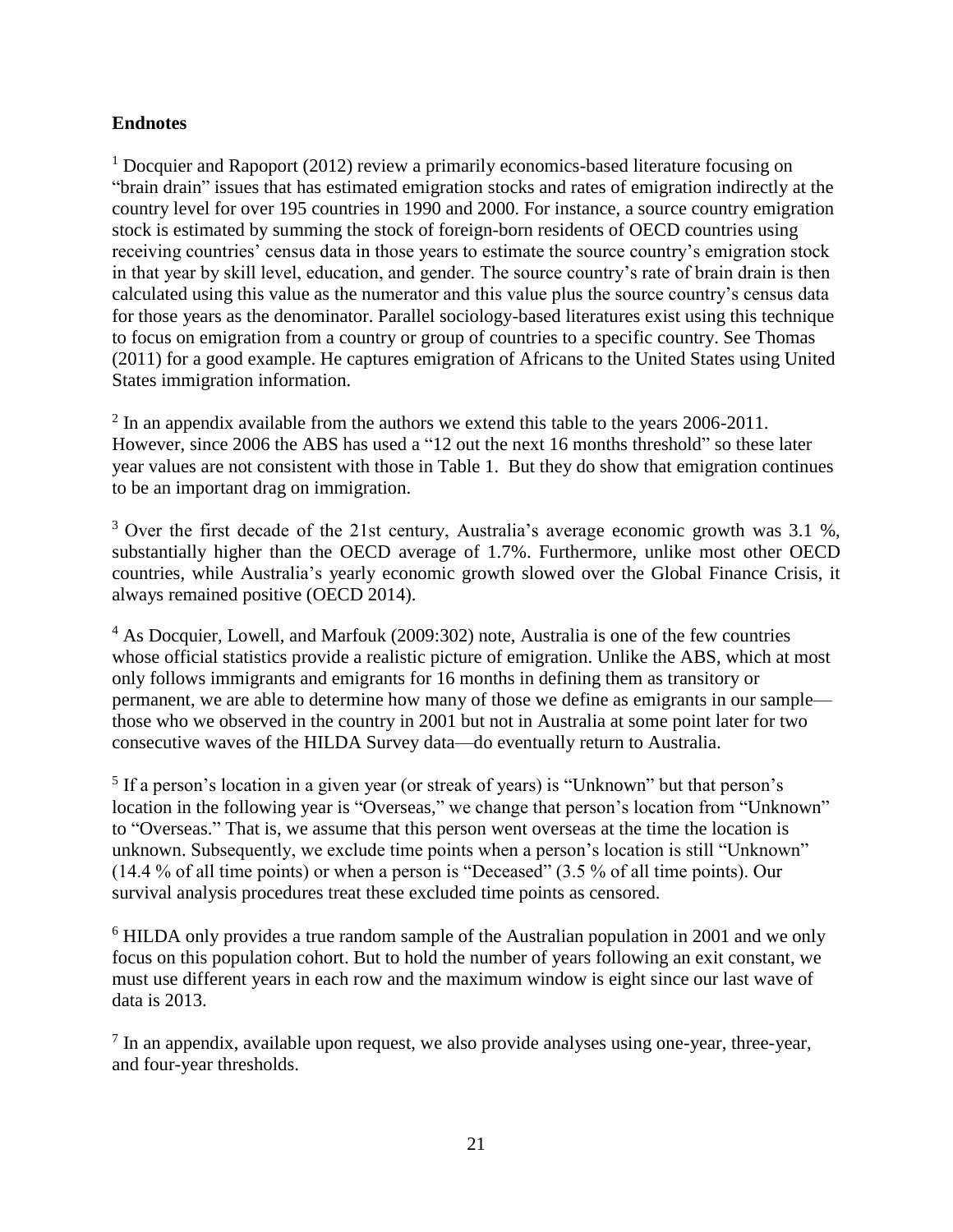<sup>8</sup> A person contributes data as long this person is alive and their location is known; otherwise they are right-censored. The population in this last sample is smaller  $(n = 7,653)$  than in our aged 25-54 sample since we only include those for whom we have complete information on all dependent variables.

<sup>9</sup> Since 1973 citizens of New Zealand and Australia have been allowed to travel, work, and live in either country without being required to apply for entry permission. This especially complicates the determination of temporary and permanent departures for this population of emigrants from Australia which we are unable to directly control in the HILDA data because we do not know emigrants' destinations. See Sanderson (2009) for an analysis of the complex repeat and return migration patterns through June 2005 of New Zealand citizens who permanently arrived in Australia between August 1999 and July 2002 based on the old ABS "12 consecutive months in the country" definition. For a more general discussion of the theoretical problems related to prediction of circular migration, see Massey (1987) and Massey and Espinosa (1997) in the context of the United States and Mexico.

 $10$  In supplemental models, we considered an additional lag on employment and income to account for the possibility that individuals make labor market changes in anticipation of an international move. The results from these models (in an appendix available from the authors upon request) produce results that are substantively and statistical similar to those shown here.

 $11$  In addition, we calculated these values without population weights and using HILDA 2001-2012 longitudinal weights. The level of risk changed slightly (decreasing in the former and increasing in the latter case) but the relative risks remained approximately the same. More details are in an appendix available from the authors upon request.

 $12$  We also find a significantly higher risk when we compare first to second generational Australians in this model.

<sup>13</sup> These two values are also significantly different from one another in this model.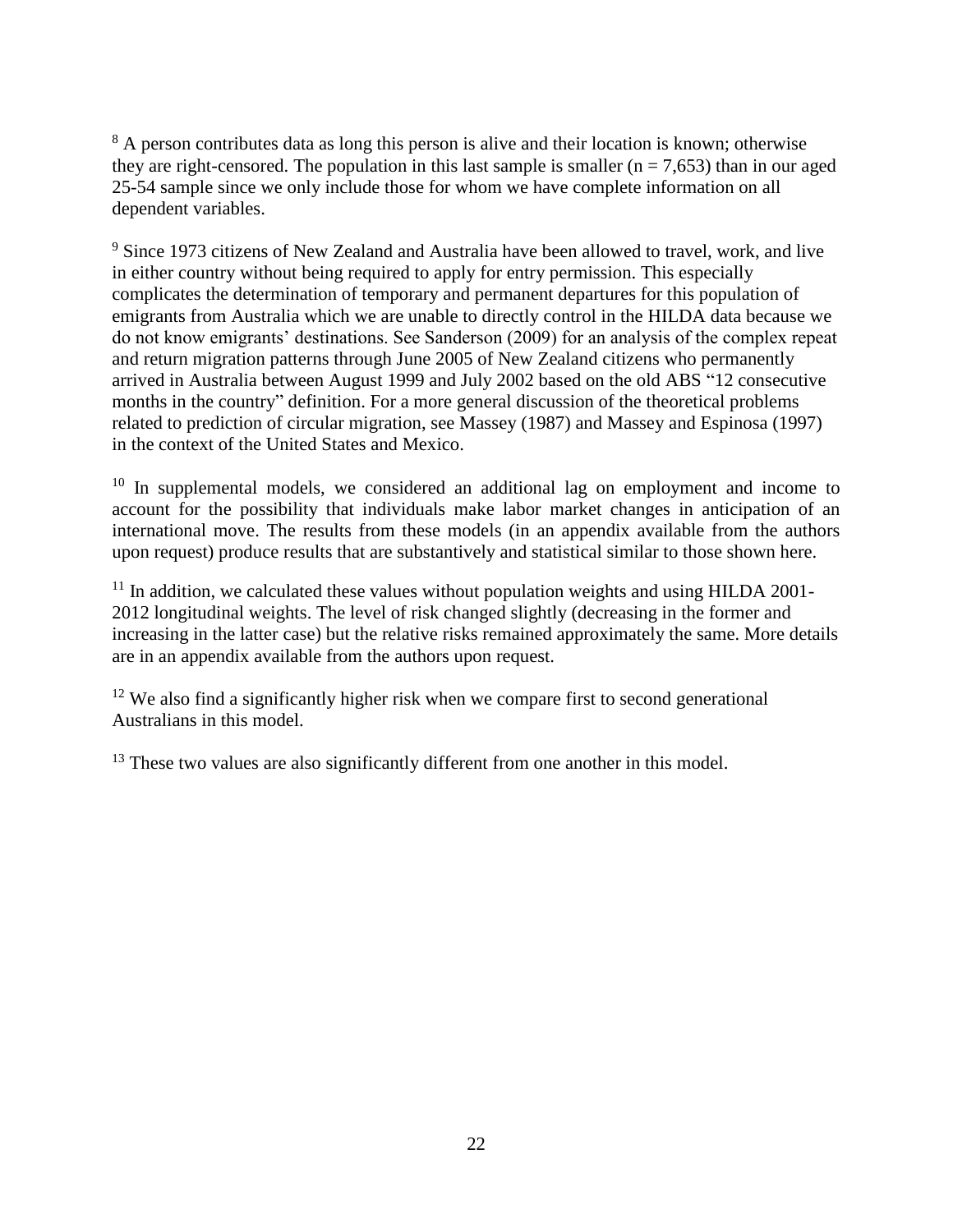#### **References**

Abel, G. J. (2013). Estimating global migration flow tables using place of birth data. *Demographic Research,* 28, 505–546.

Asch, B. J. (Ed.) (1994). *Emigration and its effects on the sending country*. Santa Monica: Rand Corporation

Australian Bureau of Statistics. (2003). *Migration, Australia, 2000-01 and 2001-02* (ABS catalogue no. 3412.0). Accessed 14/04/2014.

Australian Bureau of Statistics. (2012a). *Leaving Australia forever? Australian social trends* (ABS catalogue no. 4102.0). Accessed 14/04/2014.

Australian Bureau of Statistics. (2012b). *Deaths, Australia, 2011* (ABS catalogue no. 3302.0). Accessed 14/04/2014.

Australian Bureau of Statistics. (2013). *Migration, Australia, 2011-12 and 2012-13* (ABS catalogue no. 3412.0). Accessed 14/04/2014.

Australian Bureau of Statistics. (2014). *Australian demographic statistics, Sep 2013* (ABS catalogue no. 3101.0). Accessed 14/04/2014.

Beine, M., Docquier, F., & Rapoport, H. (2001). Brain drain and economic growth: Theory and evidence. *Journal of Development Economics*, 64(1), 275–289.

Bijwaard, G. E. (2010). Immigrant migration dynamics model for The Netherlands. *Journal of Population Economics*, 23, 1213–1247.

Birrell, R. J., Rapson, V. J., Dobson, I., Smith, T. F. (2004). *Skilled movement in the new century: Outcomes for Australia*. Department of Immigration and Multicultural & Indigenous Affairs, Canberra ACT Australia, 1–103.

Borjas, G. J. (1989). Economic theory and international migration. *International Migration Review*, 23(3), 457–485.

Borjas, G. J. (1996). Who leaves? The outmigration of the foreign-born. *The Review of Economics and Statistics*, 78, 165–176.

Borjas, G. J., & Bronars, S. G. (1991). Immigration and the family. *Journal of Labor Economics*, 9, 123–148.

Cobb-Clark, D. A. (2003). Public policy and the labor market adjustment of new immigrants to Australia. *Journal of Population Economics*, 16(4), 655–681.

Constant, A., & Massey, D. S. (2002). Return migration by German guestworkers: Neoclassical versus new economic theories. *International Migration*, 40(4), 5–36.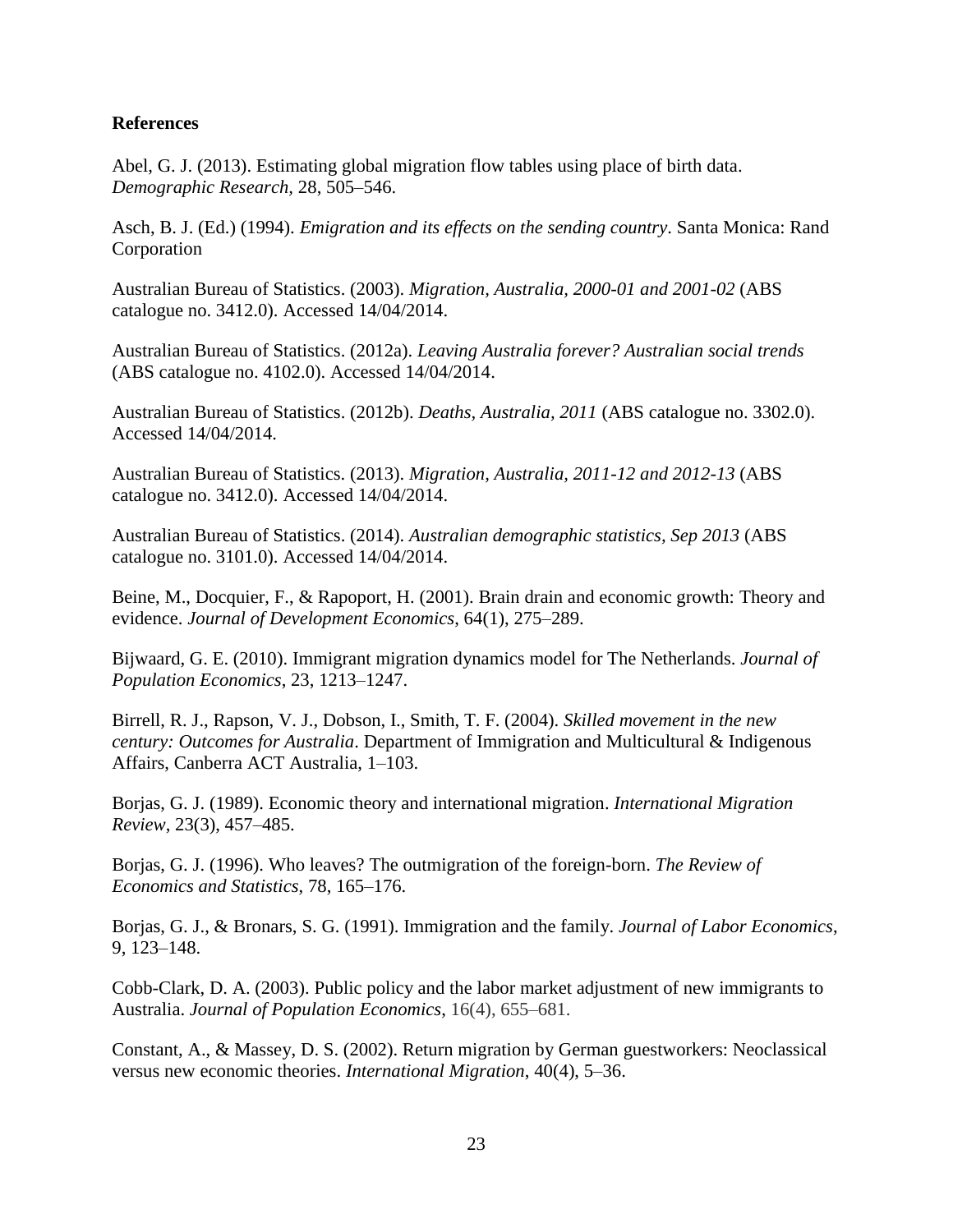Constant, A. F., & Zimmermann, K. F. (2012). The dynamics of repeat migration: A Markov chain analysis. *International Migration Review*, 46(2), 362–388.

de Haas, H. (2014). Migration theory: Quo Vadis? International Migration Institute Working Paper Series No. 100, University of Oxford.

Department of Employment. (2015). Skills shortages – Statistical summary. Labour Market Research and Analysis Branch, 2014-15, Australian Government.

Docquier, F., Lowell, B. L., & Marfouk, A. (2009). A gendered assessment of highly skilled emigration. *Population and Development Review*, 35(2), 297–321

Docquier, F., & Rapoport, H. (2012). Globalization, brain drain, and development. *Journal of Economic Literature*, 50(3), 681–730.

Funkhouser, E. (1992). Mass emigration, remittances, and economic adjustment: The case of El Salvador in the 1980s. In G. J. Borjas & R. B. Freeman (Eds.), *Immigration and the workforce: Economic consequences for the United States and source areas* (pp. 135–176). University of Chicago Press.

Funkhouser, E. (2006). The effect of emigration on the labor market outcomes of the sender household: a longitudinal approach using data from Nicaragua. *Well-Being and Social Policy*,  $2(2): 5-25.$ 

Gregory, R. G. (2014). The two-step Australian immigration policy and its impact on immigrant employment outcomes. IZA DP No. 8061, March.

Hugo, G. J. (1994). *The economic implications of emigration from Australia*, AGPS, Canberra.

Hugo, G., Rudd, D., & Harris, K. (2001). *Emigration from Australia: Economic implications*. CEDA Information Paper no. 77, CEDA, Melbourne.

Hugo, G., Rudd, D., & Harris, K. (2003). *Australia's diaspora: Its size, nature and policy implications.* CEDA Information Paper no. 80, CEDA, Melbourne.

Khoo, S.-E., MacDonald, P., Voigt-Graf, C., & Hugo, G. (2007). A global labor market: Factors motivating the sponsorship and temporary migration of skilled workers to Australia. *International Migration Review*, 41(2), 480–510.

Lucas, Robert E. B. (1987). Emigration to South Africa's mines. *American Economic Review,* 77, 313–330.

Lukomskyj, O., & Richards, P. (1986). Return migration from Australia: A case study. *International Migration,* 24(3), 603–623.

Massey, D. S. (1987). Understanding Mexican migration to the United States. *American Journal of Sociology*, 92(6), 1372–1403.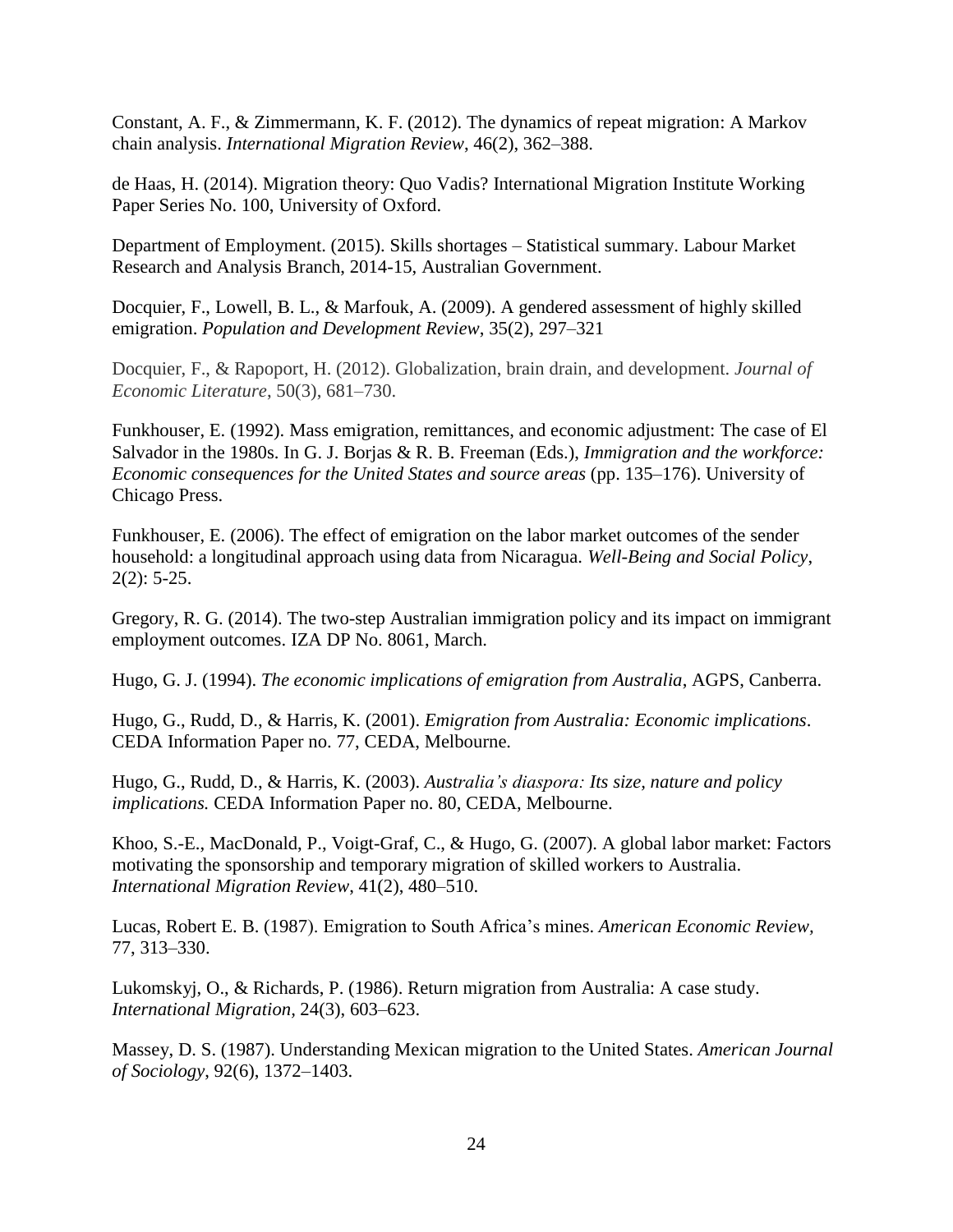Massey, D. S. (1990). Social structure, household strategies, and the cumulative causation of migration. *Population Index*, 56(1), 3–26.

Massey, D. S., [Arango,](http://www.google.com.au/search?tbo=p&tbm=bks&q=inauthor:%22Joaquin+Arango%22) J., [Hugo,](http://www.google.com.au/search?tbo=p&tbm=bks&q=inauthor:%22Graeme+Hugo%22) G., [Kouaouci,](http://www.google.com.au/search?tbo=p&tbm=bks&q=inauthor:%22Ali+Kouaouci%22) A., [Pellegrino,](http://www.google.com.au/search?tbo=p&tbm=bks&q=inauthor:%22Adela+Pellegrino%22) A., & Taylor, J. E. (1998). *Worlds in motion: Understanding international migration at the end of the millennium*. Oxford: Oxford University Press.

Massey, D. S., & Espinosa, K. E. (1997). What's driving Mexico-US migration? A theoretical, empirical and policy analysis. *American Journal of Sociology*, 102(4), 939–999.

OECD. (2014). *OECD. Stat extracts: GDP, volume – annual growth rates in percentage*. [http://stats.oecd.org.](http://stats.oecd.org/) Accessed 24/04/2014.

Productivity Commission. (2010). *Population and migration: Understanding the numbers*. Commission Research Paper, December.

Reagan, P. B., & Olsen, R. J. (2000). You can go home again: Evidence from longitudinal data. *Demography*, 37(3), 339–350.

Sanderson, L. (2009). International mobility of new migrants to Australia. *International Migration Review*, 43(2), 292–331.

Sjaastad, Larry A. (1962). The costs and returns of human migration. *Journal of Political Economy*, 70(5), 80–93.

Stark, O. (1991). *The migration of labor*. Oxford, UK: Basel Blackwell.

Steiner, V., & Velling, J. (1992). Re-migration behavior and expected duration of stay of guestworkers in Germany. ZEW Discussion Papers, No. 92-14.

Thomas, K. J. A. (2008). Return migration in Africa and the relationship between educational attainment and labor market success: Evidence from Uganda. *International Migration Review*, 42(3) 652–674.

Thomas, K. J. A. (2011). What explains the increasing trend in African emigration to the U.S.? *International Migration Review*, 45(1), 3–28.

United Nations. 2013. *Trends in international migrant stock: The 2013 revision*. United Nations database, POP/DB/MIG/STOCK/Rev.2013.

Waldorf, B. (1995). Determinants of international return migration intentions. *The Professional Geographer*, 47(2), 125–136.

Watson, N., & Wooden, M. (2012). The HILDA survey: A case study in the design and development of a successful household panel study. *Longitudinal and Life Course Studies*, 3(3), 369–381.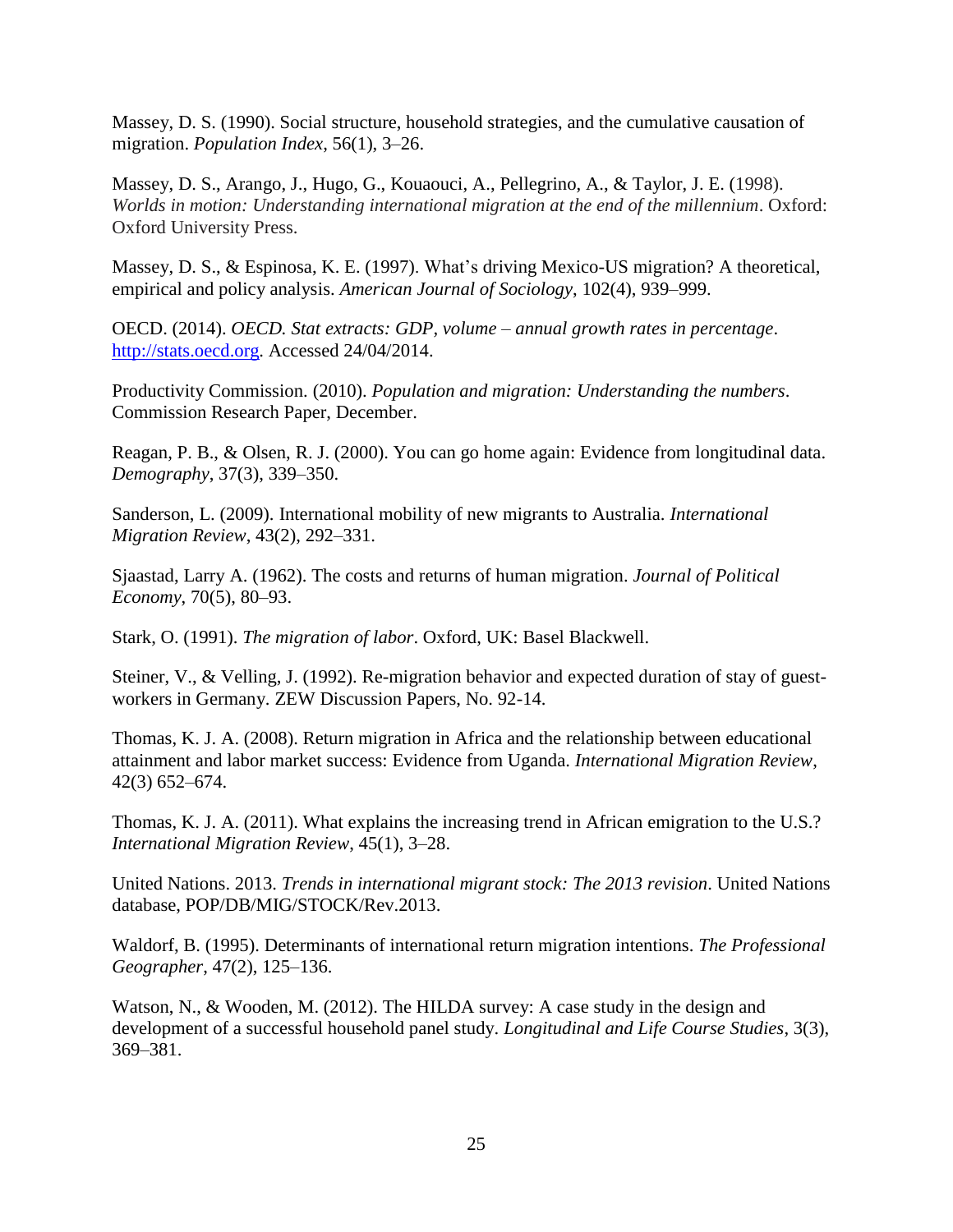



*Source:* Authors' calculations based on HILDA (2001-2013)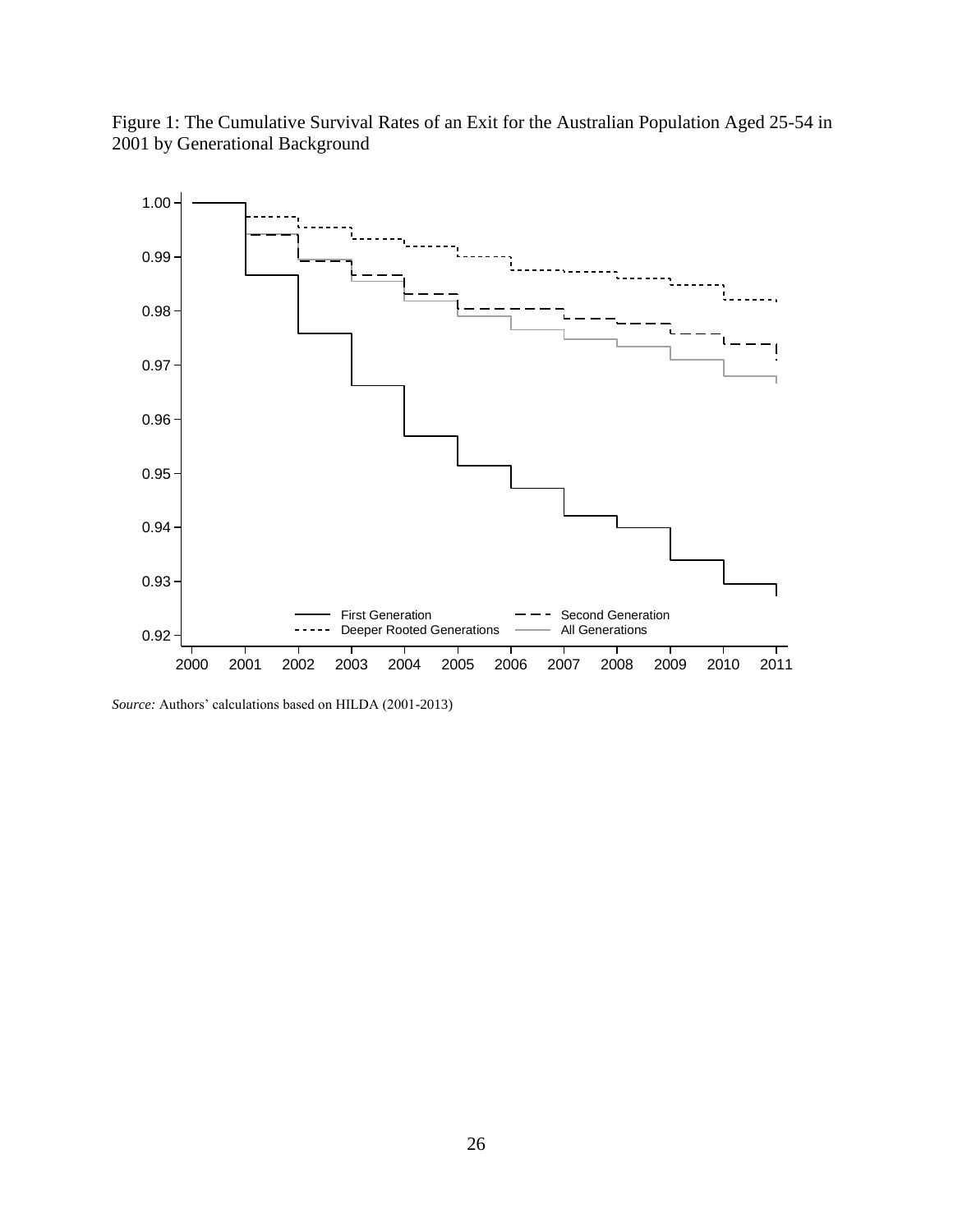|            | <b>Births</b>          | Deaths            | Natural<br>Increaseb | Overseas<br>Arrivals <sup>c</sup> | Overseas<br>Departures <sup>c</sup> | Net<br>Overseas        |  |
|------------|------------------------|-------------------|----------------------|-----------------------------------|-------------------------------------|------------------------|--|
|            |                        |                   |                      |                                   |                                     | Migration <sup>d</sup> |  |
|            |                        | 1,000 persons     |                      |                                   | 1,000 persons                       |                        |  |
| All ages   |                        |                   |                      |                                   |                                     |                        |  |
| 2001-02    | 249.4                  | 130.2             | 119.2                | 339.2                             | 228.6                               | 110.6                  |  |
| 2002-03    | 249.2                  | 132.2             | 116.9                | 350.1                             | 233.6                               | 116.5                  |  |
| 2003-04    | 252.0                  | 133.2             | 118.8                | 360.6                             | 260.7                               | 100.0                  |  |
| 2004-05    | 258.3                  | 131.4             | 126.9                | 392.6                             | 269.0                               | 123.8                  |  |
| 2005-06    | 266.1                  | 134.0             | 132.0                | 423.8                             | 277.2                               | 146.7                  |  |
| Ages 25-54 |                        |                   |                      |                                   |                                     |                        |  |
| 2001-02    |                        | $12.5^e$          |                      | 182.0                             | 135.9                               | 46.1                   |  |
|            | % of population stockf |                   |                      | % of population stockf            |                                     |                        |  |
| All ages   |                        |                   |                      |                                   |                                     |                        |  |
| 2001-02    | 1.29                   | 0.68              | 0.62                 | 1.76                              | 1.19                                | 0.57                   |  |
| 2002-03    | 1.28                   | 0.68              | 0.60                 | 1.80                              | 1.20                                | 0.60                   |  |
| 2003-04    | 1.28                   | 0.68              | 0.60                 | 1.83                              | 1.32                                | 0.51                   |  |
| 2004-05    | 1.30                   | 0.66              | 0.64                 | 1.97                              | 1.35                                | 0.62                   |  |
| 2005-06    | 1.32                   | 0.66              | 0.65                 | 2.10                              | 1.37                                | 0.73                   |  |
| Ages 25-54 |                        |                   |                      |                                   |                                     |                        |  |
| 2001-02    |                        | 0.15 <sup>e</sup> |                      | 2.15                              | 1.61                                | 0.55                   |  |

#### Table 1: Components of Australian Population Yearly Growth (2001-2006<sup>a</sup>)

*Sources*: The all ages statistics come from Australian Bureau of Statistics (2014) with some authors' adjustments. The ages 25-54 statistics come from ABS (2003, 2012b) with some authors' adjustments. The author's adjustments are discussed in the notes below.

*Notes*:

<sup>a</sup>Years in this table do not refer to calendar years but to Australian financial years which start on 1 July and end on 30 June. <sup>b</sup> This is births minus deaths.

<sup>c</sup> We assume the "migration adjustment" values for these years is proportionately distributed between arrivals and departures holding net overseas migration values constant. See ABS (2013).

<sup>d</sup> This is overseas arrivals minus overseas departures where those who arrive (depart) both intended to permanently migrate and they remained in (out of) the country for the next year.

<sup>e</sup> We approximated financial year deaths using the mean value of deaths reported in calendar years 2001 and 2002 from ABS (2012b).

<sup>f</sup> For all ages, the population stocks for 2001-02, 2002-03, 2003-04, 2004-5, and 2005-06 are 19,274.7, 19,495.2, 19,720.7, 19932.7, and 20,176.8 (1,000 persons). For those aged 25-54, the population stock is 8,446.8 (1,000 persons). Because the population stock values are revised over time, by the ABS, but the flow numbers are not, the growth in the stock value each year will not exactly equal the sum of the flow values from the previous year.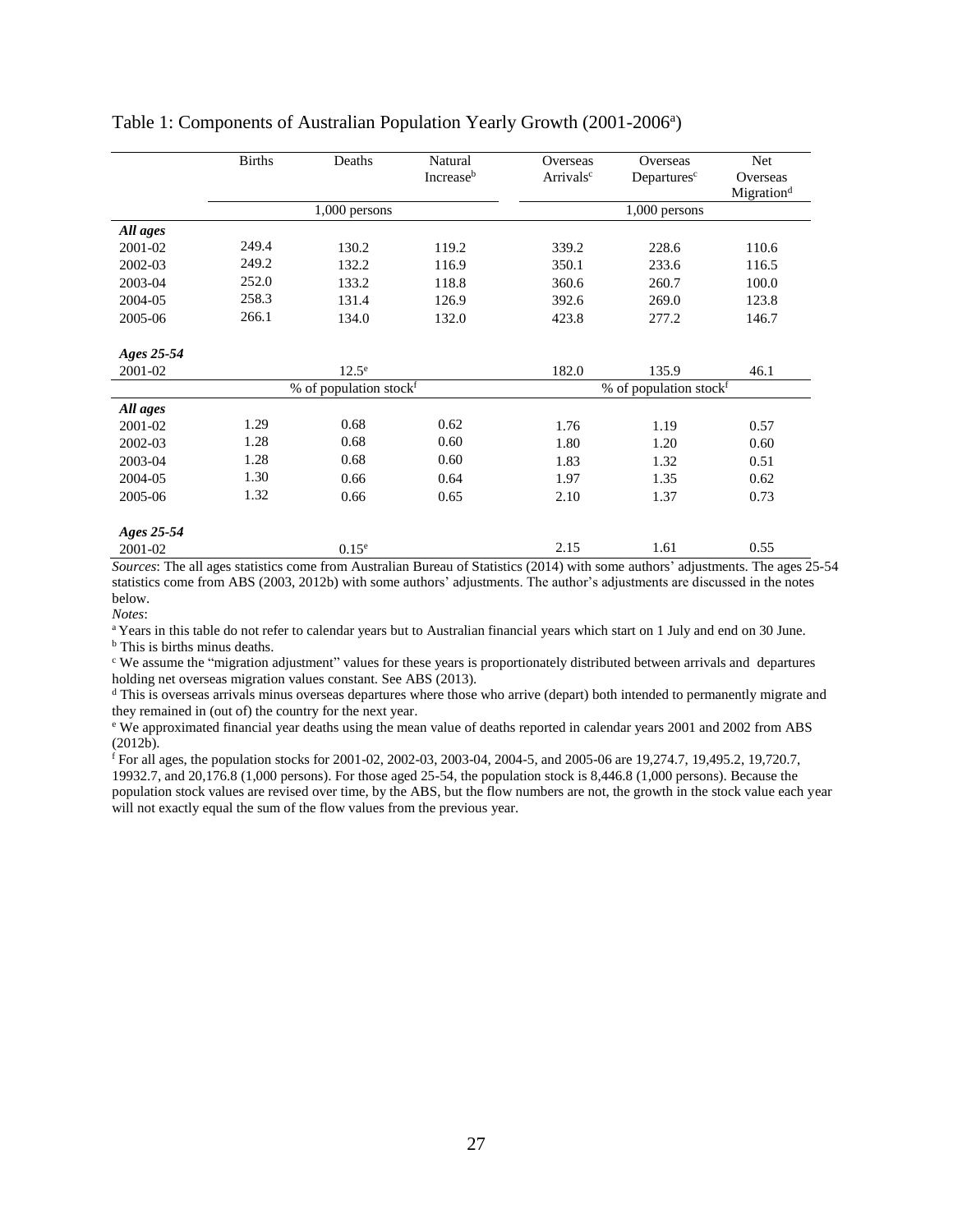Table 2: Number of Returns of Those Exiting in Wave 2 by the Length of Their Minimum Overseas Spell

|                        | All persons           |                         |                         | 25-54 year olds       |                  |                         |  |
|------------------------|-----------------------|-------------------------|-------------------------|-----------------------|------------------|-------------------------|--|
|                        | Number of<br>exits in | <b>Stav</b><br>overseas | Return from<br>overseas | Number of<br>exits in | Stay<br>overseas | Return from<br>overseas |  |
| Stay overseas at least | Wave 2                | $(\%)$                  | (%)                     | Wave 2                | $(\%)$           | $(\%)$                  |  |
| 1 year or more         | 141                   | 68.8                    | 31.2                    | 62                    | 79.0             | 21.0                    |  |
| 2 years or more        | 118                   | 78.0                    | 22.0                    | 56                    | 80.4             | 19.6                    |  |
| 3 years or more        | 112                   | 82.1                    | 17.9                    | 56                    | 80.4             | 19.6                    |  |
| 4 years or more        | 111                   | 82.0                    | 18.0                    | 56                    | 80.4             | 19.6                    |  |

*Source:* Authors' calculations based on HILDA (2001-2013)

*Notes*: Persons that exit in Wave 2 are followed for eight years after they completed their minimum overseas spell.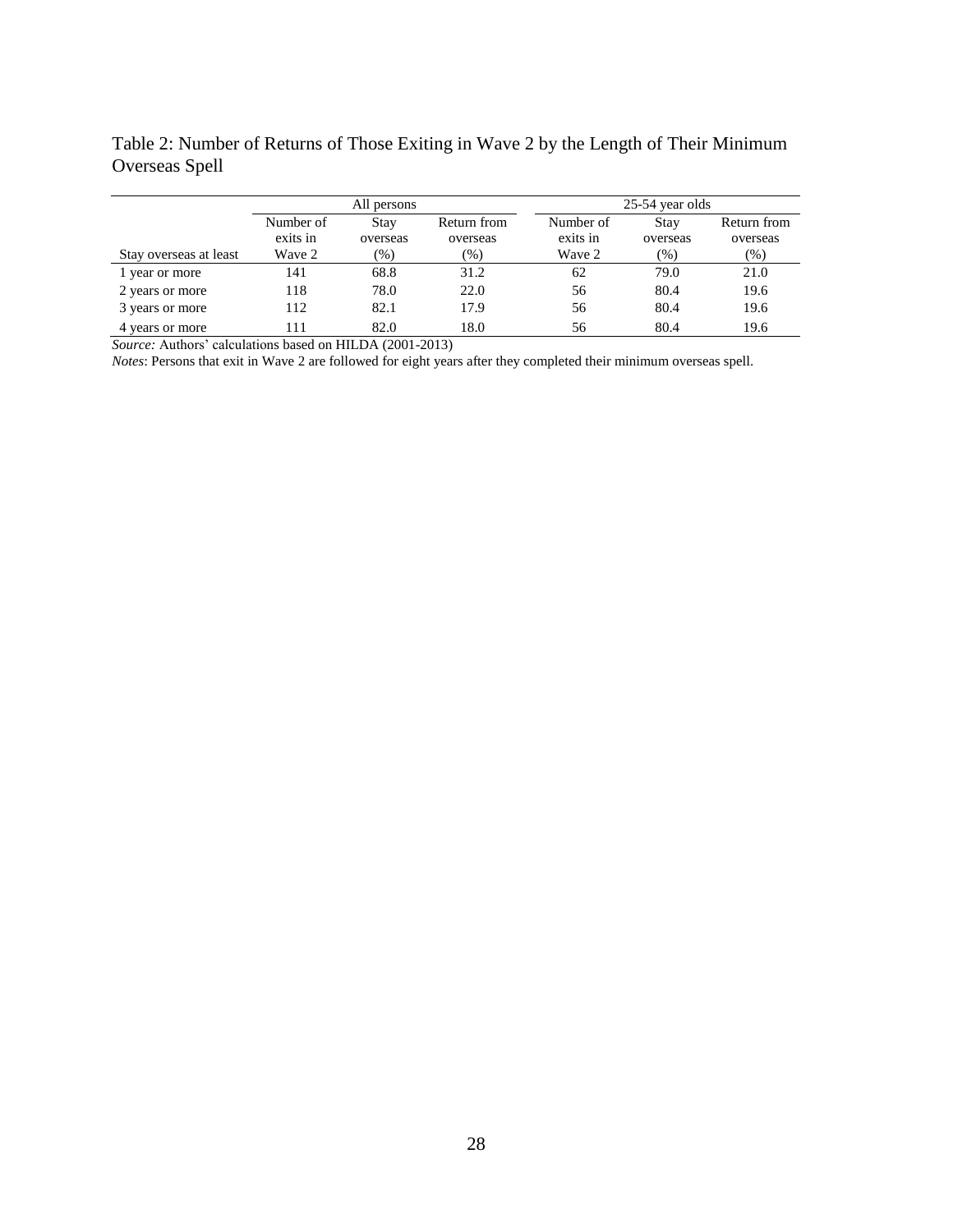| Age group  | Total Persons <sup>a</sup>       |                | First Generation <sup>b</sup>    |                | Second Generation <sup>b</sup>   |                | Deeper Rooted<br>Generations <sup>b</sup> |             |
|------------|----------------------------------|----------------|----------------------------------|----------------|----------------------------------|----------------|-------------------------------------------|-------------|
| (years)    | Number <sup>c</sup><br>(million) | Risk<br>$(\%)$ | Number <sup>c</sup><br>(million) | Risk<br>$(\%)$ | Number <sup>c</sup><br>(million) | Risk<br>$(\%)$ | Number <sup>c</sup><br>(million)          | Risk<br>(%) |
| $0 - 14$   | 3.96                             | 2.82           |                                  |                |                                  |                |                                           |             |
| $15 - 24$  | 2.82                             | 13.42          | 0.52                             | 29.85          | 0.74                             | 12.16          | 1.48                                      | 9.10        |
| $25 - 54$  | 8.04                             | 4.39           | 2.34                             | 9.12           | 1.40                             | 3.08           | 4.24                                      | 1.91        |
| 55 or over | 3.99                             | 1.68           | 1.31                             | 4.35           | 0.56                             | $0.00*$        | 2.09                                      | $0.35*$     |
| Total      | 18.82<br>.                       | 4.67           |                                  |                |                                  |                |                                           |             |

Table 3: Australian Population by Age Cohorts in 2001 and the Number and Cumulative Risk of an Exit through 2011 by Generational Background

*Source:* Authors' calculations based on HILDA (2001-2013)

*Notes*:

<sup>a</sup> Based on the full HILDA sample.

<sup>b</sup>This sample excludes those persons whose generational background are unknown, hence numbers in these columns do not sum to Total Persons column numbers. Those aged 0-14 were not asked where they were born.

<sup>c</sup> Based on 2001 HILDA cross-sectional weights.

\* Estimate is unreliable due to sample size.